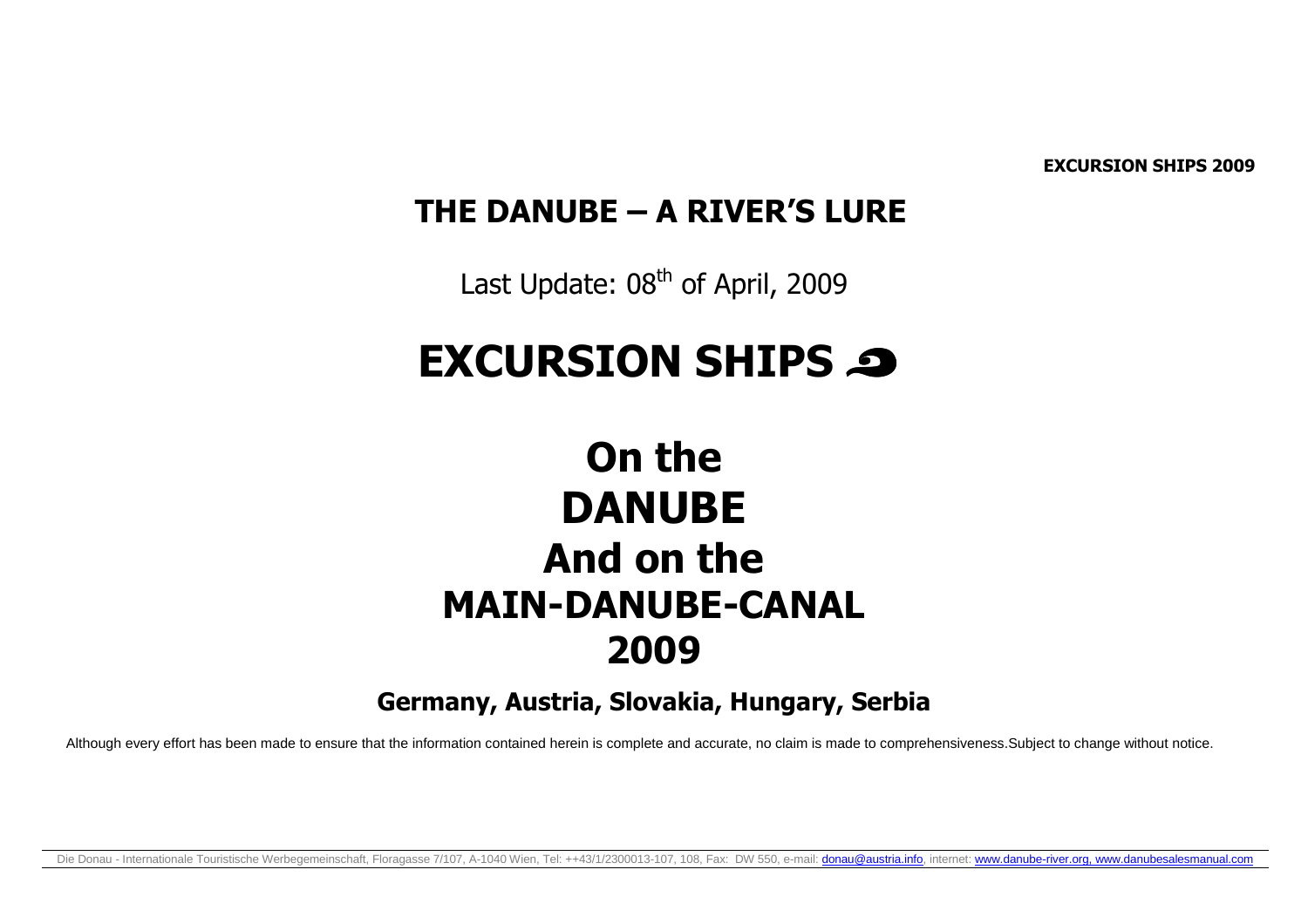#### **O TABLE OF CONTENTS**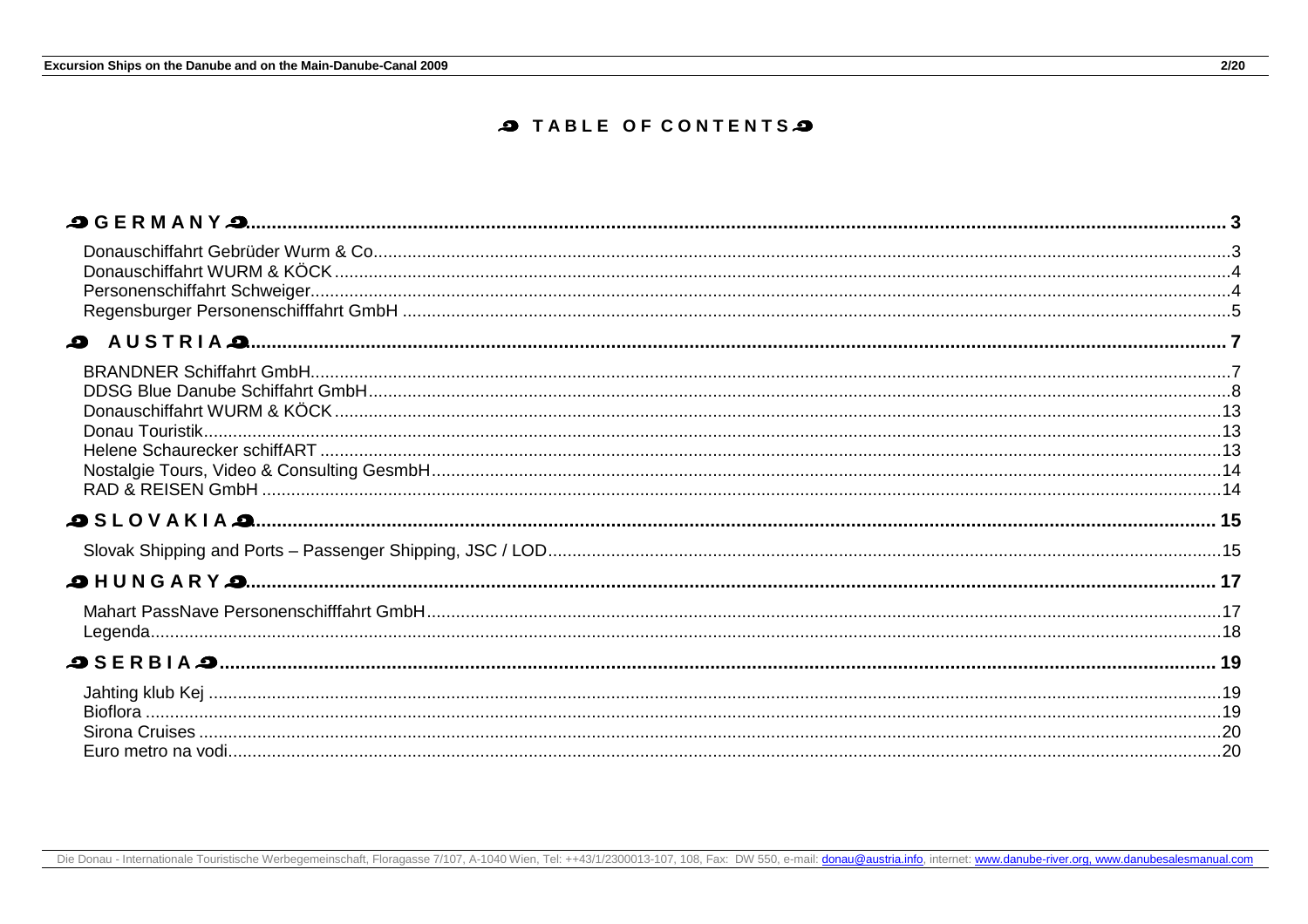#### **G E R M A N Y**

| <b>UNTERNEHMEN</b>                                                 | <b>SCHIFFE</b>                                  | <b>PROGRAMM</b><br><b>Daten</b>                                               | <b>PREIS</b><br>Einfach/ hin-u. retour |
|--------------------------------------------------------------------|-------------------------------------------------|-------------------------------------------------------------------------------|----------------------------------------|
|                                                                    |                                                 |                                                                               |                                        |
| Donauschiffahrt Gebrüder                                           | MS Deggendorf<br>L: 60,6m, W: 9,5m              | Deggendorf - Passau - Deggendorf                                              | <b>19 EUR</b>                          |
| Wurm & Co                                                          | max. 300 guests                                 | Daily except Fri from 25.04. to 12.10.2009<br>09.45 a.m. departure Deggendorf | (Deg-Pa)<br>22,50 EUR                  |
| Höllgasse 26, D-94032 Passau                                       |                                                 | 01.15 p.m. arrival Passau                                                     | (Deg-Pa-Deg)                           |
| Tel. 0049/851/92 92 92                                             | <b>MS Agnes Bernauer</b><br>L: 45,88m, W: 5,34m | 03.45 p.m. departure Passau                                                   |                                        |
| Fax 0049/851/3 55 18                                               | max. 300 quests                                 | 08.35 p.m. arrival Deggendorf                                                 |                                        |
| Email: info@donauschiffahrt.de<br>Internet: www.donauschiffahrt.de |                                                 | Round Trip from Deggendorf to Niederalteich                                   | 9,50 EUR                               |
|                                                                    |                                                 | every Mon, Tue, Wed and Thu                                                   | 11,50 EUR                              |
|                                                                    |                                                 | from 22.06, to 10.09.2009                                                     |                                        |
|                                                                    |                                                 | 11.30 a.m. departure Deggendorf                                               |                                        |
|                                                                    |                                                 | 12.30 p.m an/ab Niederalteich<br>01.30 p.m. arrival Deggendorf                |                                        |
|                                                                    |                                                 | 02.00 p.m. departure Deggendorf                                               |                                        |
|                                                                    |                                                 | 03.00 p.m. arrival/departure Niederalteich                                    |                                        |
|                                                                    |                                                 | 04.00 p.m. arrival Deggendorf                                                 |                                        |
|                                                                    |                                                 | Summerly night trip with roasted rips and live music                          | 23,90 EUR                              |
|                                                                    |                                                 | Every Fri from 08.05. to 9.10.2009                                            | inkl. Buffet                           |
|                                                                    |                                                 | 7.30 p.m. to 11.00 p.m.                                                       |                                        |
|                                                                    |                                                 | Excursion Trip Regensburg - Straubing - Passau                                | 32 EUR (Rgbg-Pa)                       |
|                                                                    |                                                 | Sunday 26.07., 16.08. and 30.08.2009                                          | 18 EUR (Rgbg-SR)                       |
|                                                                    |                                                 | 08.00 a.m. departure Regensburg                                               | 27 EUR (SR-Pa)                         |
|                                                                    |                                                 | 12.00 p.m. arrival/departure Straubing<br>05.30 p.m. arrival Passau           |                                        |
|                                                                    |                                                 |                                                                               |                                        |
|                                                                    |                                                 |                                                                               |                                        |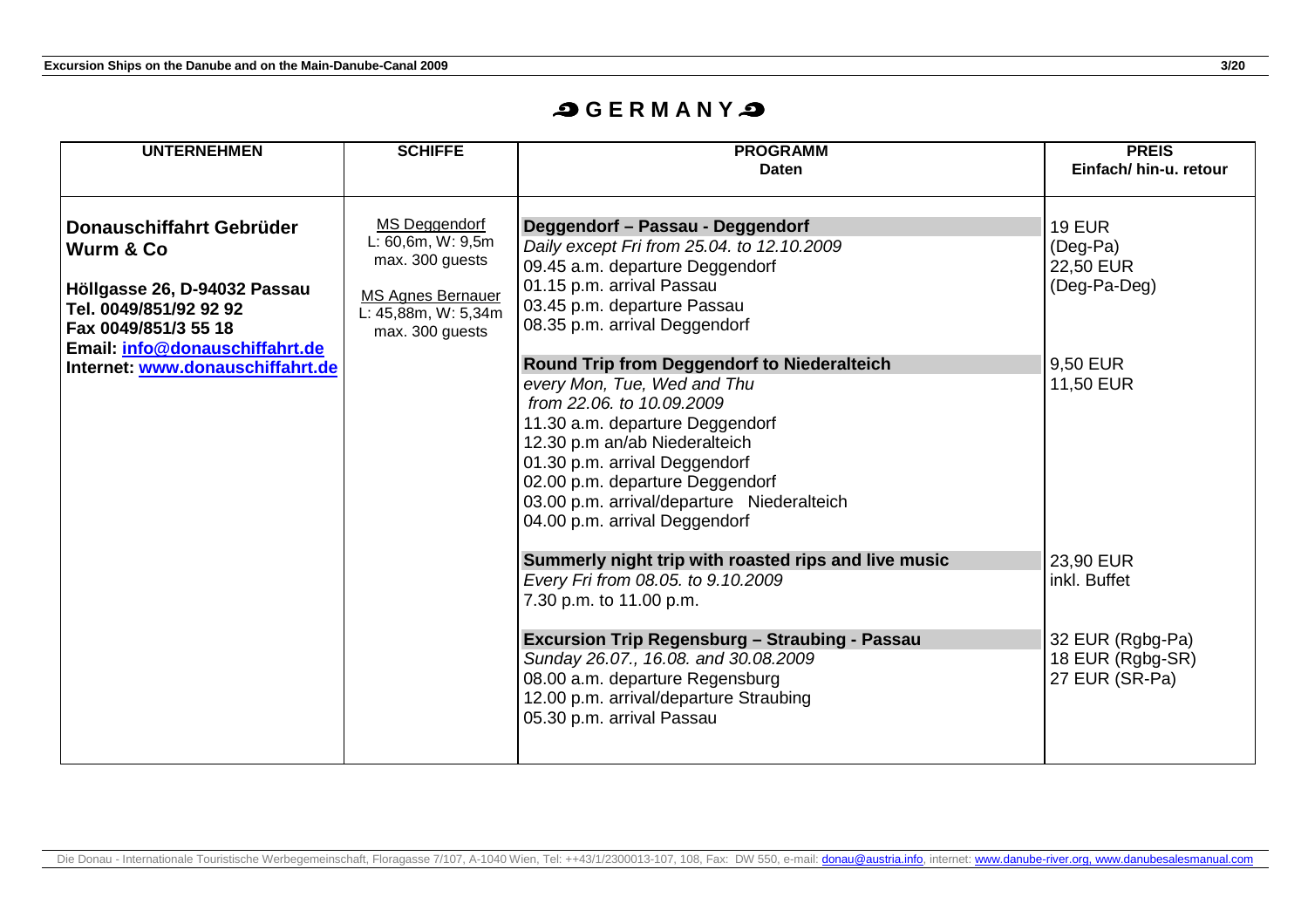| <b>COMPANY</b>                                                                                                                                              | <b>SHIPS</b>                                                     | <b>PROGRAM</b><br><b>Dates &amp; Times</b>                                                                       | <b>PRICE</b><br>oneway/return |
|-------------------------------------------------------------------------------------------------------------------------------------------------------------|------------------------------------------------------------------|------------------------------------------------------------------------------------------------------------------|-------------------------------|
| <b>Donauschiffahrt WURM &amp;</b><br>KÖCK                                                                                                                   |                                                                  | Unfortunately no English version available                                                                       |                               |
| Höllgasse 26, D-94032 Passau<br>Tel. 0049/851/92 92 92<br>Fax 0049/851/3 55 18<br><b>Email: info@donauschiffahrt.de</b><br>Internet: www.donauschiffahrt.de |                                                                  |                                                                                                                  |                               |
| Personenschiffahrt Schweiger<br><b>Rennweg 32</b><br>D-93309 Kelheim                                                                                        | <b>MS Renate</b><br>$L: 48 \, m \, W: 9 \, m$<br>max. 600 guests | Kelheim - Danube breakthrough - Monastery Weltenburg<br>From April to October<br>Half-hour departure times       | $4,60 \text{ } \in 78,20 \in$ |
| Tel: +49/9441 17698-0<br>Fax: +49/9441 17698-17<br>e-mail: info@renate.de<br>Internet: www.renate.de                                                        |                                                                  | Altmühltal: Kelheim - Weltenburg - Riedenburg<br>from May to mid October<br>daily 11.00 / 12:15 to 13:00 h       | $7,70 \in 713,10 \in$         |
|                                                                                                                                                             |                                                                  | Altmühltal: Beilngries - Dietfurt - Riedenburg - Kelheim<br>From May to mid-October<br>Every Wednesday 10.30 hrs | 16,00 € / 24,00 €             |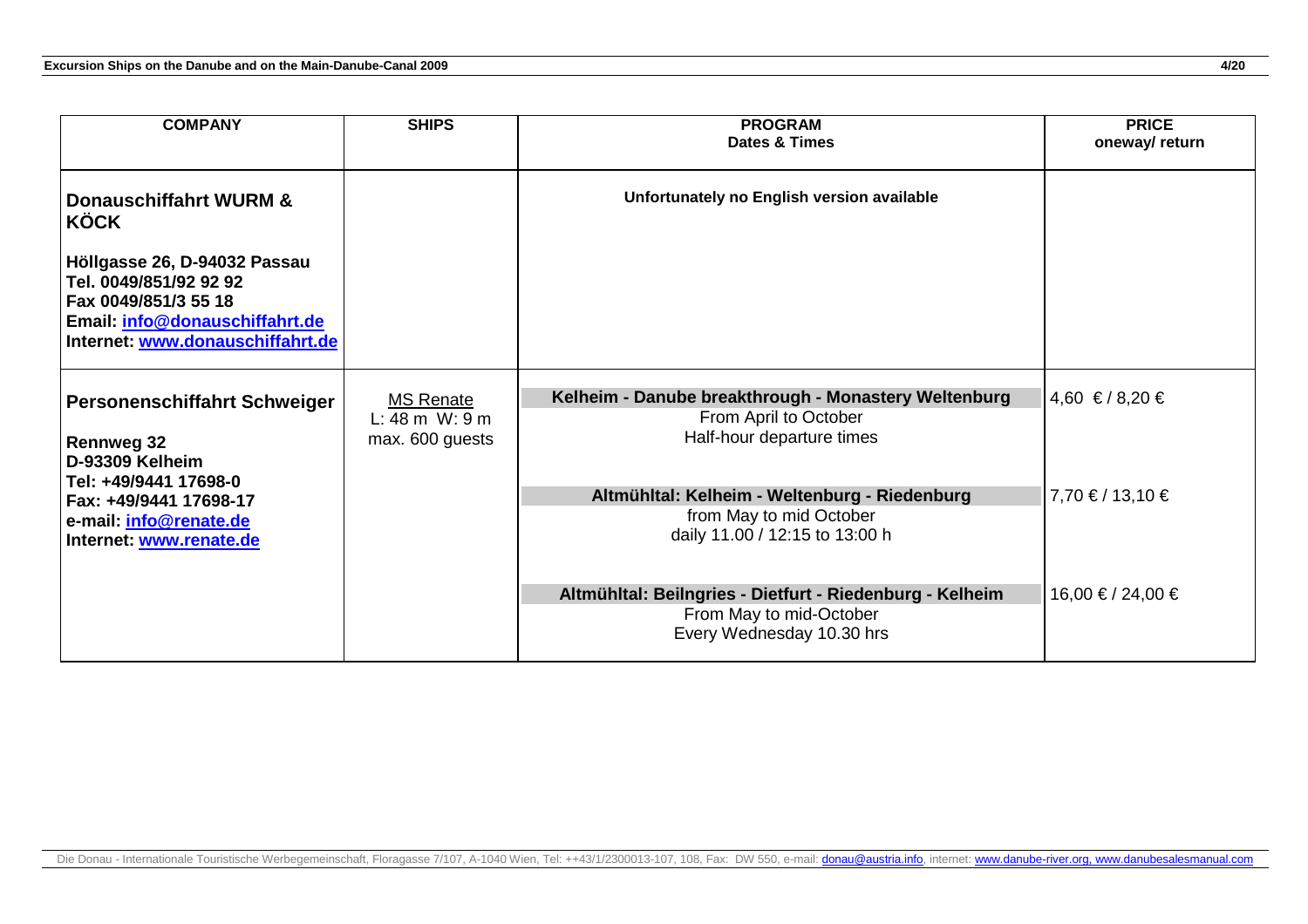| <b>COMPANY</b>                                                                                                                                                                                                          | <b>SHIPS</b>                                                                                                                                                                                                                 | <b>PROGRAM</b>                                                                                                                                                                                                                                                                                                                                                                                                                                                                                                                                                                       | <b>PRICE</b>                                                                                                                                                                                                                                                                                      |  |
|-------------------------------------------------------------------------------------------------------------------------------------------------------------------------------------------------------------------------|------------------------------------------------------------------------------------------------------------------------------------------------------------------------------------------------------------------------------|--------------------------------------------------------------------------------------------------------------------------------------------------------------------------------------------------------------------------------------------------------------------------------------------------------------------------------------------------------------------------------------------------------------------------------------------------------------------------------------------------------------------------------------------------------------------------------------|---------------------------------------------------------------------------------------------------------------------------------------------------------------------------------------------------------------------------------------------------------------------------------------------------|--|
|                                                                                                                                                                                                                         |                                                                                                                                                                                                                              | Dates & Times                                                                                                                                                                                                                                                                                                                                                                                                                                                                                                                                                                        | oneway/ return                                                                                                                                                                                                                                                                                    |  |
| Regensburger<br><b>Personenschifffahrt GmbH</b><br><b>Werftstrasse 6</b><br>93059 Regensburg<br>Tel: +49/941 52 104<br>Fax: +49/941 56 56 68<br>e-mail: Klingerschiff@aol.com<br>Internet:<br>www.schifffahrtklinger.de | <b>MFS</b><br>Johannes Kepler<br>L:38,40 m, W:5,40 m<br>max. 250 guests<br>(130 at restaurant /<br>90 at Sundeck)                                                                                                            | <b>Whirlpool Roundtrip</b><br>A 50-minute ship city roundtrip: Enjoy the silhouette of the old town<br>and ist peripheral quarters viewed from the river Danube.<br>Duration: 50 minutes<br><b>City Roundtrip</b><br>Starting from Steinerne Brücke. Duration: 50 minutes<br>Early/ Post season: 01.04. - 30.04. and 05.10.-25.10.2009<br>11.00 $a.m. -03.00$ pm, every full hour                                                                                                                                                                                                    | <b>Adults</b><br>7.50 €<br>Pupils*<br>4.80€<br>Children<br>$3.20 \in$<br>Families<br>17.00 €<br>* valid ID required                                                                                                                                                                               |  |
|                                                                                                                                                                                                                         | <b>MFS</b><br>Regensburg<br>L:40,50 m, W:7,20 m<br>max. 250 guests<br>$(150$ at restaurant -<br>100 at sundeck)<br><b>MFS Ratsapona</b><br>L:36,50 m, W:6,20 m<br>max. 250 guests<br>(150 at restaurant -<br>100 at sundeck) | 01.05.-04.10.2009<br>High season:<br><b>Trip to Walhalla</b><br>Come and visit one of the most significant semi-classical buildings<br>of the 19th century – the Walhalla. 1 hour 15 min. stop at the<br>Walhalla.<br>04.04. - 26.04.2009<br>Early season:<br>every Saturday and Sunday<br>10.30 a.m. and 02.00 p.m.<br>01.05 - 18.10.2009 daily<br>High season:<br>10.30 a.m. and 02.00 p.m.<br><b>Walhalla Roundtrip</b><br>The alternative $-$ a trip to without a Stop starting from Steinerne<br>Brücke. Duration: 2 hours.<br>02.06. - 08.09.2009, every Tuesday at 03.00 p.m. | 7.50 € / 10.50 €<br><b>Adults</b><br>Pupils* 4.80 € / 6.80 €<br>Kinder 3.20 € / 4.80 €<br>Familie 17.00 € / 24.00 €<br>Entrance fee for the<br>Walhalla is not included!<br><b>Adults</b><br>8.50€<br>Pupils*<br>5.30 €<br>Children<br>3.20€<br>19.00 €<br><b>Families</b><br>* valid ID required |  |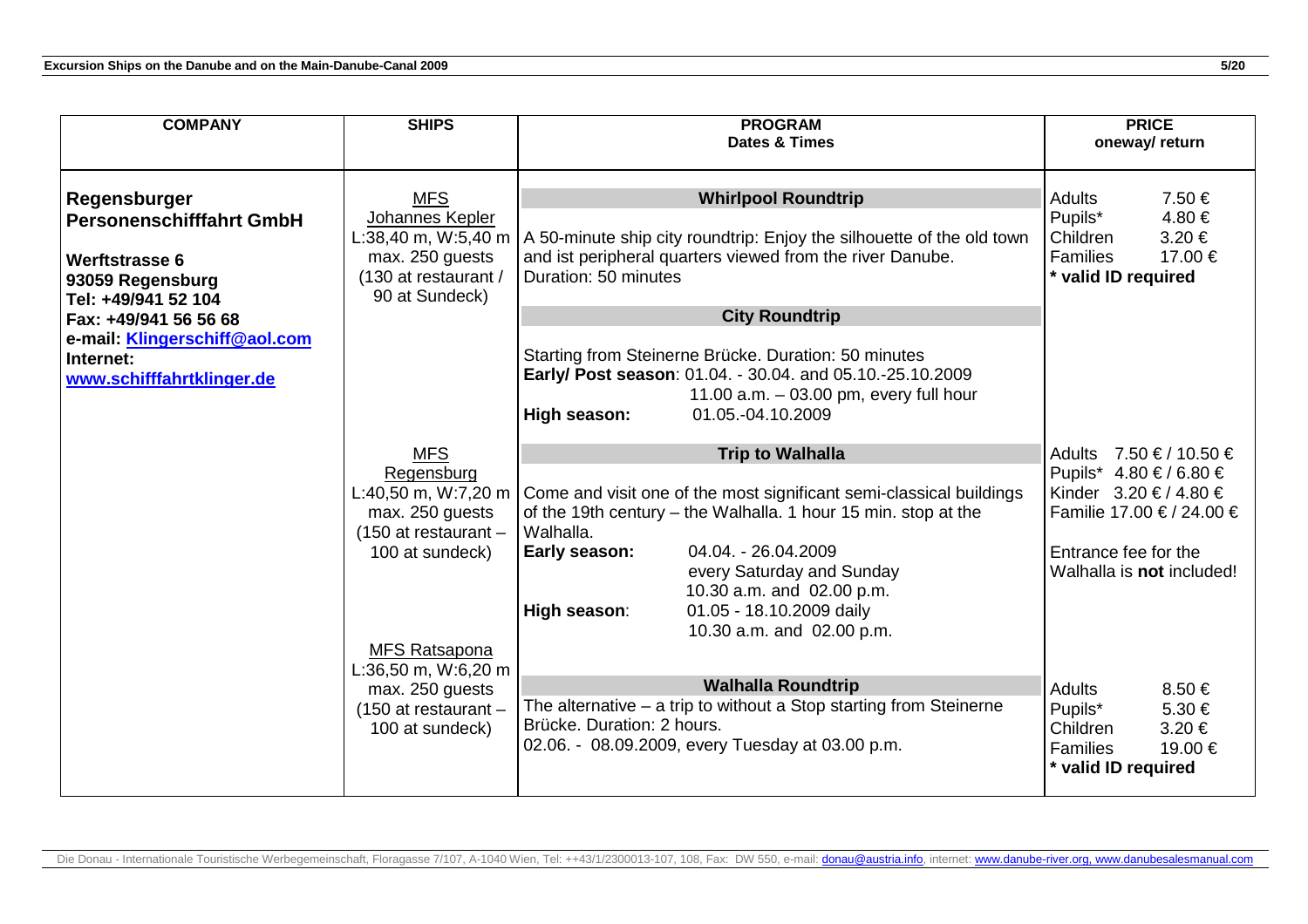| <b>COMPANY</b>                                                         | <b>SHIPS</b>                                                                                               | <b>PROGRAM</b><br>Dates & Times                                                                                                                                                                                                                                                                                                                                                   | <b>PRICE</b><br>oneway/return                                                                                                |  |  |
|------------------------------------------------------------------------|------------------------------------------------------------------------------------------------------------|-----------------------------------------------------------------------------------------------------------------------------------------------------------------------------------------------------------------------------------------------------------------------------------------------------------------------------------------------------------------------------------|------------------------------------------------------------------------------------------------------------------------------|--|--|
| <b>Continuation</b><br>Regensburger<br><b>Personenschifffahrt GmbH</b> | MFS Ratsapona<br>$L: 36,50 \; m$<br>W: 6,20 m<br>max. 250 guests<br>150 at restaurant -<br>100 at sundeck) | <b>Locktrip to Mariaort</b><br>The travel leads through the lock of Regensburg, past at the places<br>Nieder- and Oberwinzer, Kneiting to the well-known trip goal<br>Mariaort with its important pilgrimage church. An exit in Mariaort is<br>possible. The travel lasts approx 2,5 hours. Starting from Steinerne<br>Brücke.<br>02.06. - 08.09.2009 every Tuesday at 11.00 a.m. | $8.50 \in$<br>Adults<br>Pupils*<br>$5.30 \in$<br>Children<br>$3.20 \in$<br><b>Families</b><br>19.00 €<br>* valid ID required |  |  |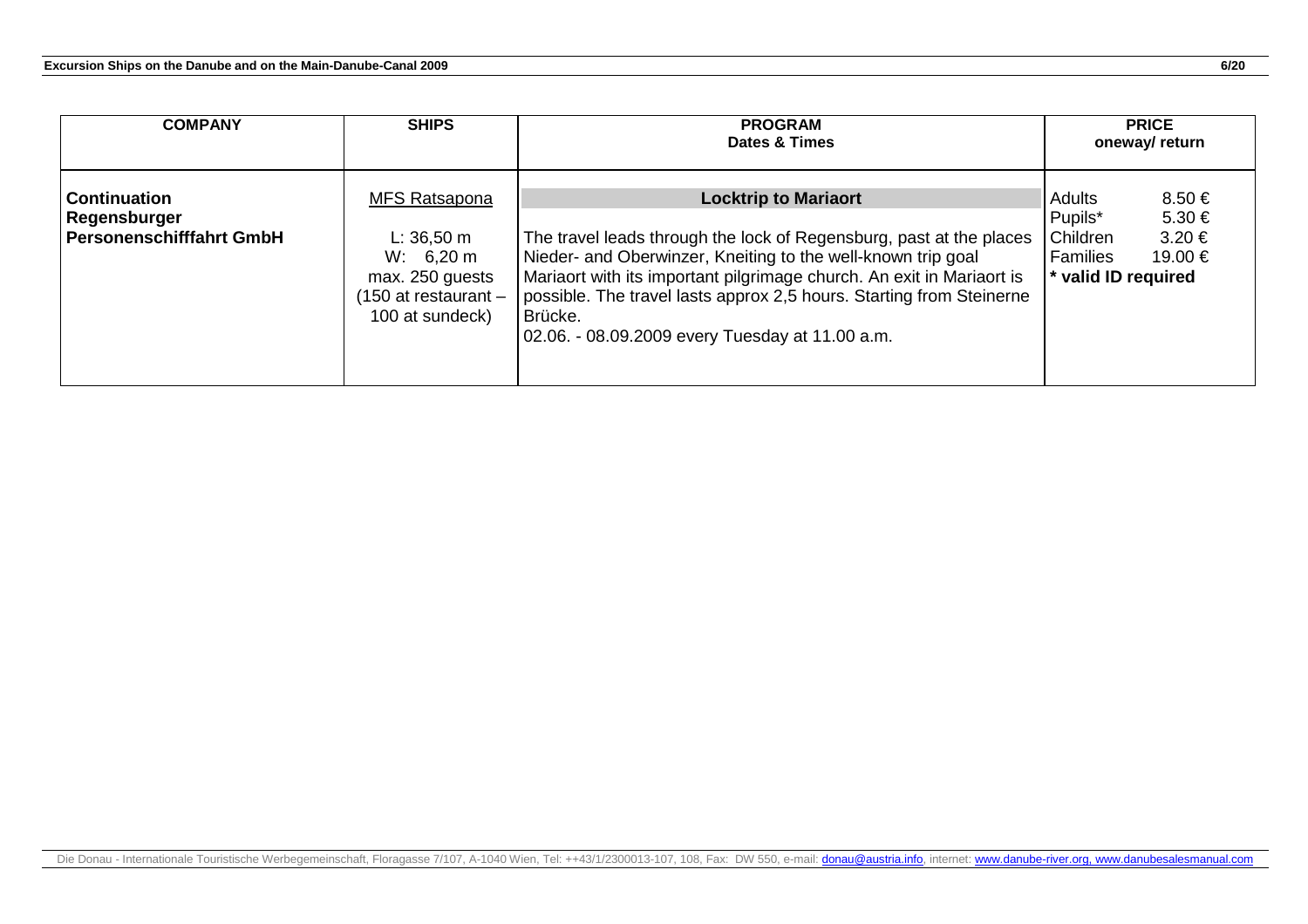### **AUSTRIAS**

| <b>COMPANY</b>                                                                                                                                                        | <b>SHIPS</b>                                                                                                                                                                                                | <b>PROGRAM</b><br><b>Dates</b>                                                                                                                                                                                                                                                                                                                                                                     | <b>PRICE</b><br>oneway/return                                                                                                                                                                                                                                                                                                     |
|-----------------------------------------------------------------------------------------------------------------------------------------------------------------------|-------------------------------------------------------------------------------------------------------------------------------------------------------------------------------------------------------------|----------------------------------------------------------------------------------------------------------------------------------------------------------------------------------------------------------------------------------------------------------------------------------------------------------------------------------------------------------------------------------------------------|-----------------------------------------------------------------------------------------------------------------------------------------------------------------------------------------------------------------------------------------------------------------------------------------------------------------------------------|
| <b>BRANDNER Schiffahrt GmbH</b><br>Ufer 50, 3313 Wallsee, Austria<br>Tel: +43 (0)7433 2590-21 Fax: -25<br>e-mail: schiffahrt@brandner.at<br>Internet: www.brandner.at | <b>MS Austria</b><br>L: 59 m, W: 11,6 m<br>max. 390 guest<br>(inside: 290, sun<br>decks: 200)<br><b>MS Austria Princess</b><br>L: 40,2 m, W: 7,8 m<br>max. 240 Personen<br>(inside: 140, sun<br>decks: 100) | The "delightful Wachau-experience"<br>April – October: daily extended Wachau-cruise<br>between Melk and Krems<br>Stylish themed and evening tours<br>(see www.brandner.at)<br><b>Individual charters</b><br>Attractive group offers (day trips)<br>Sophisticated on-board restaurant and extended wine card<br>Wine tasting – commentary on request by the first qualified<br>"floating" sommelier | Scheduled Wachau cruise<br>service:<br>Melk – Krems or Krems –<br>Melk $\in$ 19,-<br>Incl. return.: $\in$ 24,-<br>Spitz – Melk or<br>Melk - Spitz or<br>Spitz - Krems or Krems -<br>Spitz: € 12,- incl. return.: $∈$<br>$16,-$<br>Children up to 9 years<br>(accompanied by parents)<br>free, $10 - 15$ years $50\%$<br>reduction |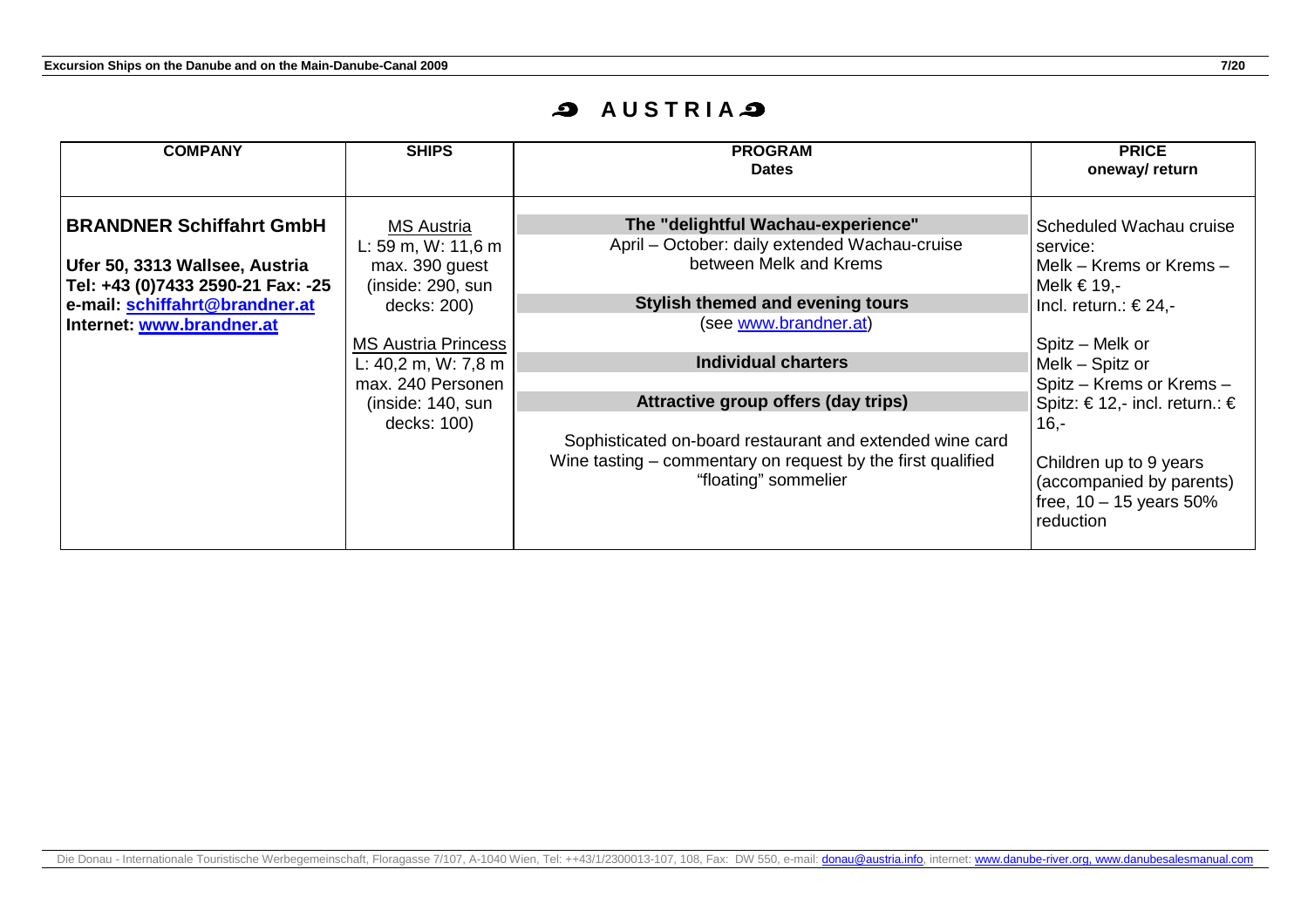| <b>COMPANY</b>                                                                                                                                                                                                                                                                                            | <b>SHIPS</b>                                                                                                                                                                                                                          | <b>PROGRAM</b>                                                                                                                                                                                                                                                                                                                                                                                                                                                                                                                                                                                                                                                                                                                                                                                                                                                                                                                                                                                                      | <b>PRICE</b>                                                                                                                                                                                               |
|-----------------------------------------------------------------------------------------------------------------------------------------------------------------------------------------------------------------------------------------------------------------------------------------------------------|---------------------------------------------------------------------------------------------------------------------------------------------------------------------------------------------------------------------------------------|---------------------------------------------------------------------------------------------------------------------------------------------------------------------------------------------------------------------------------------------------------------------------------------------------------------------------------------------------------------------------------------------------------------------------------------------------------------------------------------------------------------------------------------------------------------------------------------------------------------------------------------------------------------------------------------------------------------------------------------------------------------------------------------------------------------------------------------------------------------------------------------------------------------------------------------------------------------------------------------------------------------------|------------------------------------------------------------------------------------------------------------------------------------------------------------------------------------------------------------|
|                                                                                                                                                                                                                                                                                                           |                                                                                                                                                                                                                                       | <b>Dates</b>                                                                                                                                                                                                                                                                                                                                                                                                                                                                                                                                                                                                                                                                                                                                                                                                                                                                                                                                                                                                        | oneway/return                                                                                                                                                                                              |
|                                                                                                                                                                                                                                                                                                           |                                                                                                                                                                                                                                       |                                                                                                                                                                                                                                                                                                                                                                                                                                                                                                                                                                                                                                                                                                                                                                                                                                                                                                                                                                                                                     |                                                                                                                                                                                                            |
| <b>DDSG Blue Danube Schiffahrt</b><br>GmbH<br><b>DDSG Schifffahrtszentrum</b><br>Handelskai 265<br>A-1020 Vienna<br>Telephone 0043 1 588 80<br>Fax 0043 1 588 80 - 440<br>E-mail: info@ddsg-blue-<br>danube.at<br>Internet: www.ddsg-blue-<br>danube.at<br><b>Discounts for children and</b><br>students! | MS Vindobona<br>length: $39,7$ m<br>number of decks: 2<br>max. 230 guests<br>MS Schlögen<br>length: $29,95$<br>number of decks: 2<br>max. 250 guests<br><b>MS Vienna</b><br>length: $38,4$ m<br>number of decks: 2<br>max. 230 guests | <b>VIENNA Danube Round Trip</b><br>FRI, SAT, SUN: 06.03. - 29.03.2009<br>departure Reichsbrücke: 13:45, arrival Reichsbrücke: 15:15<br><b>VIENNA Viennese Coffe-House Cruise</b><br>see VIENNA Danube Round Trip, Price incl. Viennese melange<br>coffee or (tea or cocoa) and home-made cake/strudel<br><b>VIENNA Grand Danube River Cruise</b><br>MS Schlögen daily 03.04. - 31.10.09<br>Route A: departure Schwedenplatz: 10:30 / arrival Reichsbrücke:<br>12:25 (lock Freudenau)<br>Route B: departure Schwedenplatz: 14:00 / arrival Reichsbrücke:<br>15:55 (lock Nussdorf)<br>MS Vienna daily 25.04. - 27.09.09<br>Route A: departure Schwedenplatz: 11:30 / arrival Reichsbrücke:<br>13:25 (lock Freudenau)<br>Route B: departure Schwedenplatz: 15:00 / arrival Reichsbrücke:<br>16:55 (lock Nussdorf)<br>MS Vindobona THU, FRI, SAT, SUN 01.05. - 28.06.09 & 03.09. -<br>13.09.09,<br>daily 29.06. - 30.08.09<br>Route A: departure Schwedenplatz: 12:30 / arrival Reichsbrücke:<br>14:25 (lock Freudenau) | EUR 13.--<br><b>EUR 18.--</b><br>Half round trip:<br>(Route A or B)<br><b>EUR 14.--</b><br>Round trip:<br>(Route $A \pm B$ )<br><b>EUR 19,50</b><br>The cruises can be<br>combined optional in one<br>day. |
|                                                                                                                                                                                                                                                                                                           |                                                                                                                                                                                                                                       | Route B: departure Schwedenplatz: 14:30 / arrival Reichsbrücke:<br>15:50 (lock Nussdorf)                                                                                                                                                                                                                                                                                                                                                                                                                                                                                                                                                                                                                                                                                                                                                                                                                                                                                                                            |                                                                                                                                                                                                            |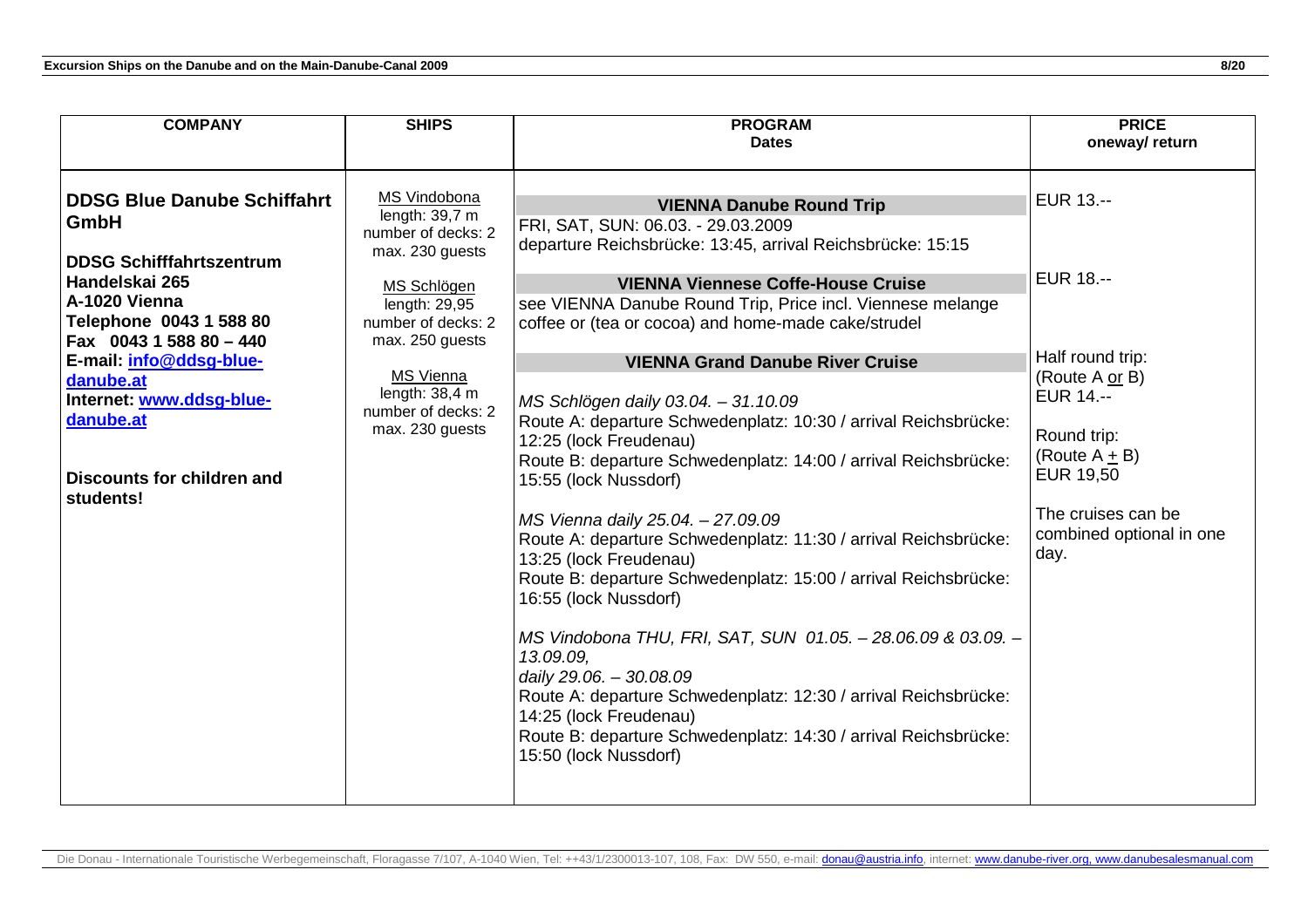| <b>COMPANY</b>                                                    | <b>SHIPS</b>                                                                                                                                                                        | <b>PROGRAM</b><br><b>Dates</b>                                                                                                                                                                                                                                                                                                                                                                                                                                                                                                                                                                                                                                                                                                                                                                                                                                                   | <b>PRICE</b><br>oneway/ return                                                                                                                                                               |
|-------------------------------------------------------------------|-------------------------------------------------------------------------------------------------------------------------------------------------------------------------------------|----------------------------------------------------------------------------------------------------------------------------------------------------------------------------------------------------------------------------------------------------------------------------------------------------------------------------------------------------------------------------------------------------------------------------------------------------------------------------------------------------------------------------------------------------------------------------------------------------------------------------------------------------------------------------------------------------------------------------------------------------------------------------------------------------------------------------------------------------------------------------------|----------------------------------------------------------------------------------------------------------------------------------------------------------------------------------------------|
| <b>Continuation</b><br><b>DDSG Blue Danube Schiffahrt</b><br>GmbH | <b>MS Admiral</b><br><b>Tegetthoff</b><br>length: $63,4$ m<br>number of decks: 3<br>max 600 guests<br><b>MS Vienna</b><br>length: $38,4$ m<br>number of decks: 2<br>max. 230 guests | <b>VIENNA All in one tickets</b><br>See Grand Danube River Cruise - HALF ROUND TRIP (HRT) or<br>Ruond Trip (RT)<br>All in one ticket Ship - Giant Ferris Wheel: one way cruise incl.<br>ticket for the Giant Ferris Wheel<br>All in one ticket Ship - Hundertwasser: one way cruise incl.<br>Entrance to the Hundertwasser exhibition, KunstHausWien<br>All in one ticket Ship - Danube Tower: one way cruise incl.<br>Express elevator up the Danube Tower<br>All in one ticket Ship - Treasure Chamber: one way cruise incl.<br>Entrance to the Treasure Chamber in the Hofburg<br><b>Evening Sightseeing Cruises on the Danube</b><br><b>Tour MS Admiral Tegetthoff</b><br>MON, 08.06.-28.09.2009<br>departure Reichsbrücke: 19:00, arrival Reichsbrücke: 21:30<br><b>Evening Sightseeing Cruises on the Danube</b><br><b>Tour MS Vienna</b><br>FRI, SAT, 05.06. - 28.06.2009 | <b>HRT: EUR 20.50</b><br>RT: EUR 26.--<br><b>HRT: EUR 20.--</b><br>RT: EUR 25.50<br><b>HRT: EUR 17.--</b><br>RT: EUR 22.50<br><b>HRT: EUR 21.60</b><br>RT: EUR 27.10<br>EUR 16.-- (THU, FRI) |
|                                                                   |                                                                                                                                                                                     | THU, FRI, SAT, SUN, 02.07. - 30.08.2009<br>departure Schwedenplatz: 19:00, arrival Schwedenplatz: 21:30                                                                                                                                                                                                                                                                                                                                                                                                                                                                                                                                                                                                                                                                                                                                                                          |                                                                                                                                                                                              |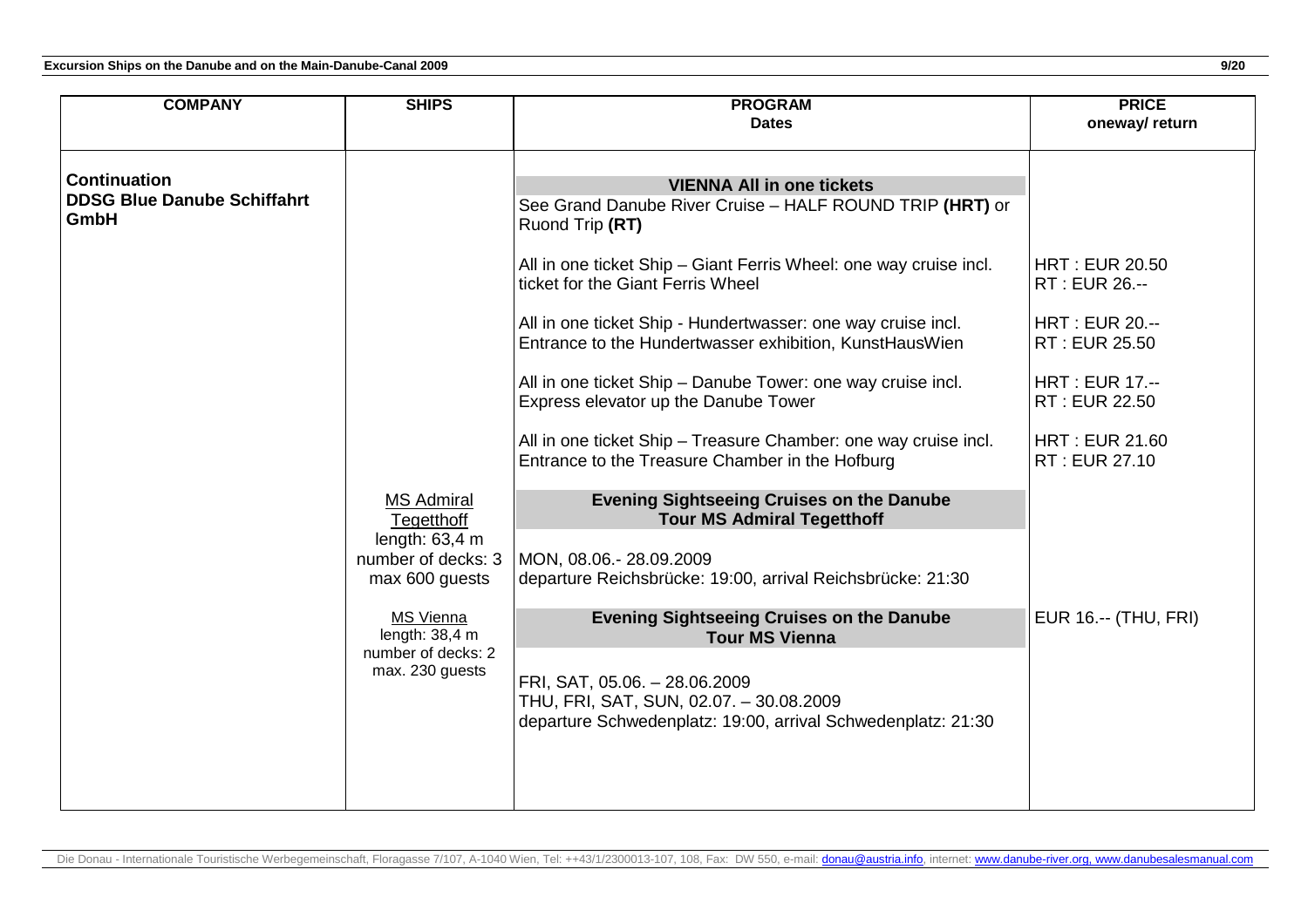| <b>COMPANY</b>                                                    | <b>SHIPS</b>                                        | <b>PROGRAM</b><br><b>Dates</b> |                             |                                                                            |                |                | <b>PRICE</b><br>oneway/return                      |
|-------------------------------------------------------------------|-----------------------------------------------------|--------------------------------|-----------------------------|----------------------------------------------------------------------------|----------------|----------------|----------------------------------------------------|
| <b>Continuation</b><br><b>DDSG Blue Danube Schiffahrt</b><br>GmbH | <b>MS Admiral</b><br>Tegetthoff<br>length: $63,4$ m | SUN, 10.05 - 20.09.2009        | Vienna - Dürnstein - Vienna | Vienna - Tulln - Vienna<br>Tulln - Dürnstein - Tulln<br>One way: EUR 13,50 |                |                |                                                    |
|                                                                   | number of decks: 3<br>max. passengers:              | upstream                       |                             | <b>Station</b>                                                             |                | downstrea<br>m | Round trip: EUR 18 .--                             |
|                                                                   | 600                                                 | 08:30                          | dep.                        | Vienna /<br>Reichsbrücke                                                   | arr.           | 21:00          | Vienna - Dürnstein - Vienna<br>One way: EUR 21 .-- |
|                                                                   |                                                     | 09:35                          | arr. /<br>dep.              | Korneuburg                                                                 | arr. /<br>dep. | 20:05          | Round trip: EUR 28 .--                             |
|                                                                   |                                                     | 11:20                          | arr. $/$<br>dep.            | Tulln                                                                      | arr. /<br>dep. | 18:55          |                                                    |
|                                                                   |                                                     | 13:55                          | arr. /<br>dep.              | <b>Krems</b>                                                               | arr. /<br>dep. | 17:00          |                                                    |
|                                                                   |                                                     | 14:30                          | arr.                        | Dürnstein                                                                  | dep.           | 16:40          |                                                    |
|                                                                   |                                                     |                                |                             |                                                                            |                |                |                                                    |

Die Donau - Internationale Touristische Werbegemeinschaft, Floragasse 7/107, A-1040 Wien, Tel: ++43/1/2300013-107, 108, Fax: DW 550, e-mail: <u>donau@austria.info,</u> internet: <u>www.danube-river.org, www.danubesalesmanual.com</u>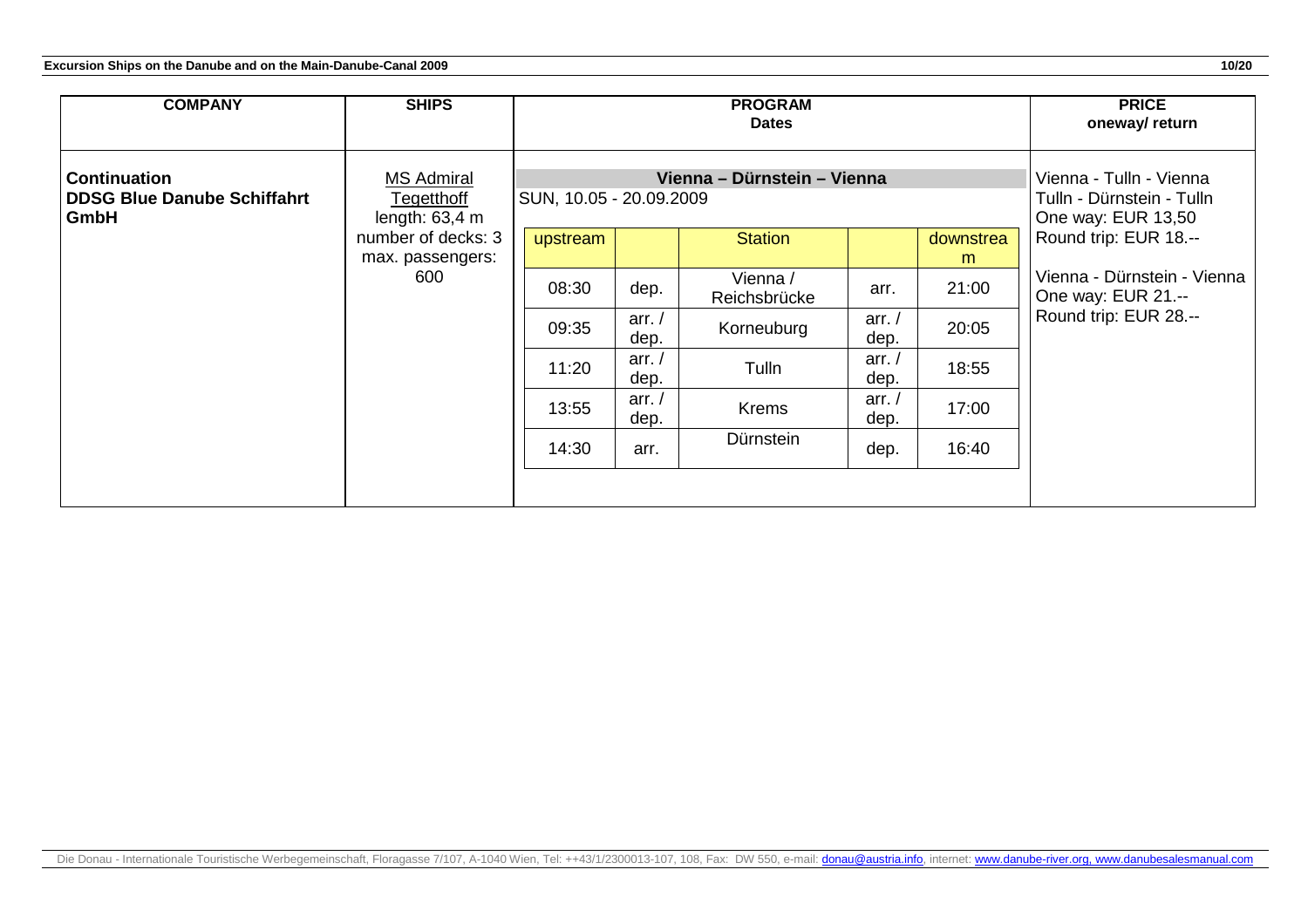| <b>COMPANY</b>                                                                                                                                                       | <b>SHIPS</b>                                                                                                                                                                  |                                                                                                                                                                                     | <b>PROGRAM</b><br><b>Dates</b>                                                                                                                                                                                                                                                                                         |                                                                                                                                                   |                                                                                                                                                                                           |                                                                                                   |  |  |
|----------------------------------------------------------------------------------------------------------------------------------------------------------------------|-------------------------------------------------------------------------------------------------------------------------------------------------------------------------------|-------------------------------------------------------------------------------------------------------------------------------------------------------------------------------------|------------------------------------------------------------------------------------------------------------------------------------------------------------------------------------------------------------------------------------------------------------------------------------------------------------------------|---------------------------------------------------------------------------------------------------------------------------------------------------|-------------------------------------------------------------------------------------------------------------------------------------------------------------------------------------------|---------------------------------------------------------------------------------------------------|--|--|
| <b>Continuation</b><br><b>DDSG Blue Danube Schiffahrt</b><br><b>GmbH</b>                                                                                             | <b>MS Admiral</b><br>Tegetthoff<br>length: $63,4$ m<br>number of decks: 3<br>max. passengers:<br>600                                                                          |                                                                                                                                                                                     | <b>Theme Cruises</b><br>Festival Palace Hof (Lower Austria): THU, 21.05.2009 (Ascension<br>Day), SAT, 15.08.2008 (Assumption Day)<br>Day trip to the Danube Pastures (National Park Donau-Auen/<br>Danube Wetlands)<br>Every 1 <sup>st</sup> Sunday from May - September<br>03.05., 07.06., 05.07., 02.08., 06.09.2009 |                                                                                                                                                   |                                                                                                                                                                                           |                                                                                                   |  |  |
| MS Wachau<br>length: 62,7 m<br>number of decks: 3<br>max. passengers: 600<br><b>MS Prinz Eugen</b><br>length: $63,4$ m<br>number of decks: 3<br>max. passengers: 600 | <b>KREMS - MELK</b><br>upstream<br>SAT, SUN<br>SAT, SUN<br><b>DAILY</b><br>dep KREMS / STEIN<br>arr/dep DÜRNSTEIN<br>arr/dep SPITZ<br>arr/dep EMMERSDORF<br>arr MELK / ALTARM | <b>Sightseeing Cruises Wachau</b><br><b>MS Prinz Eugen</b><br>$10.04. - 26.10.$<br>10:15<br>10:50<br>11:45<br>13:15<br>Change necessary to MS Wachau to continue the cruise to Melk | <b>MS Wachau</b><br>18.04. - 19.04.<br>25.04. - 26.04.<br>$01.05. - 27.09.$<br>13:00<br>13:30<br>14:20<br>15:30<br>15:40                                                                                                                                                                                               | Summer 2009<br><b>MS Prinz Eugen</b><br>18.04. - 19.04.<br>25.04. - 26.04.<br>$01.05. -27.09.$<br>15:45<br>16:20<br>17:15/17:25<br>18:30<br>18:40 | Grand Wachau valley<br>Cruise:<br>Krems - Emmersdorf<br>Krems - Melk<br>Melk - Dürnstein<br>Melk - Krems<br>One way: EUR 19.--<br>Round trip: EUR 24.--<br>Small Wachau valley<br>Cruise: |                                                                                                   |  |  |
|                                                                                                                                                                      |                                                                                                                                                                               | <b>MELK - KREMS</b><br>downstream<br>SAT, SUN<br>SAT, SUN<br><b>DAILY</b><br>dep MELK / ALTARM<br>arr/dep EMMERSDORF<br>arr/dep SPITZ<br>arr/dep DÜRNSTEIN<br>arr KREMS / STEIN     | <b>MS Wachau</b><br>18.04. - 19.04.<br>25.04.<br>$01.05. -27.09.$<br>11:00<br>11:10<br>11:50<br>12:10<br>12:40<br>Change necessary to MS Prinz Eugen to continue the cruise to Krems                                                                                                                                   | <b>MS Prinz Eugen</b><br>$10.04. - 26.10.$<br>13:50<br>14:40<br>15:10<br>15:30                                                                    | Sommer 2009<br><b>MS Wachau</b><br>18.04. - 19.04.<br>25.04. 26.04.<br>$01.05. - 27.09.$<br>16:15<br>$17:05/17:20 -$<br>17:40<br>18:00                                                    | Krems - Dürnstein<br>Krems - Spitz<br>Melk - Spitz<br>One way: EUR 12.--<br>Round trip: EUR 16.-- |  |  |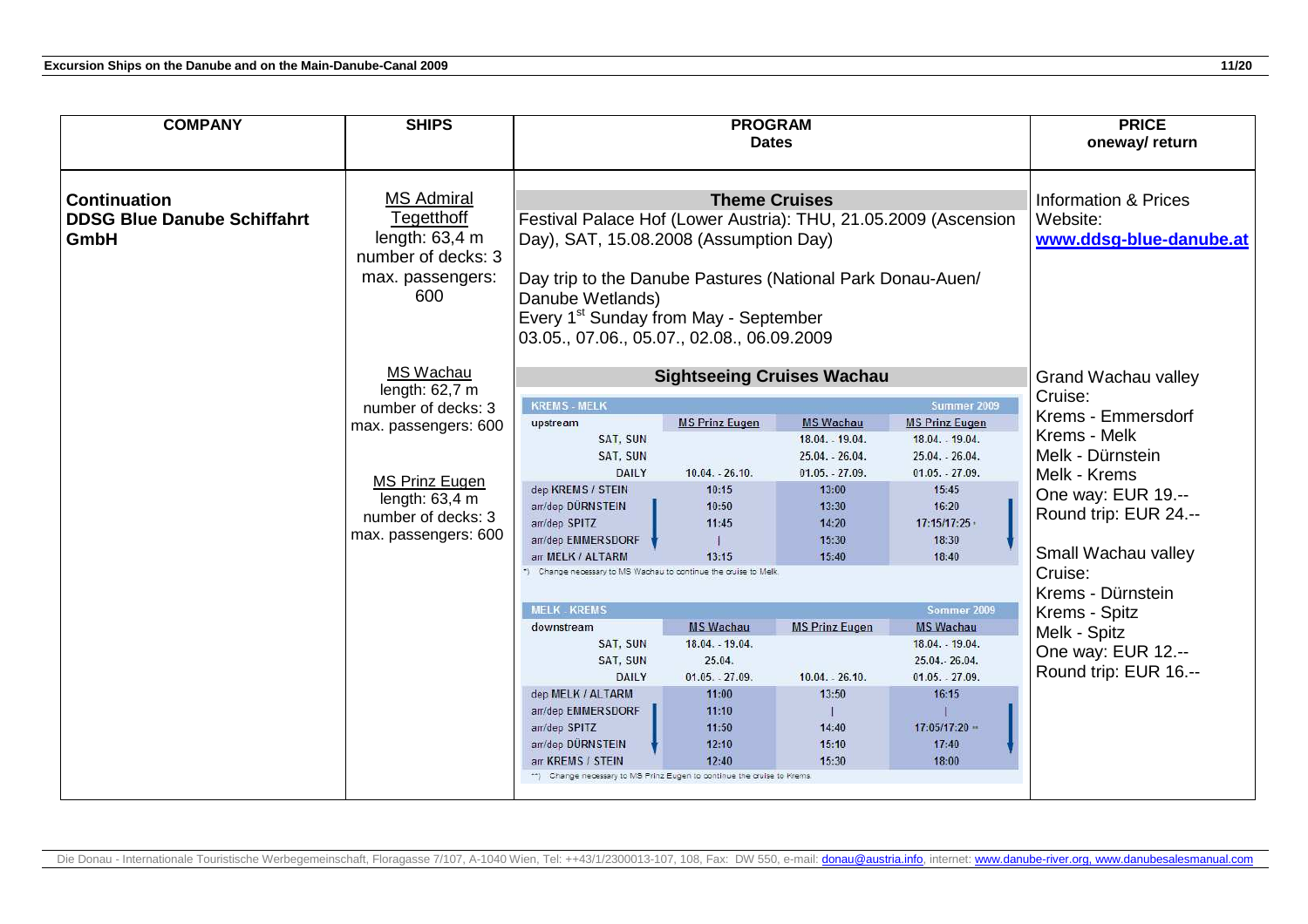| <b>COMPANY</b>                                            | <b>SHIPS</b>                               | <b>PROGRAM</b><br><b>Dates</b>                                                                                                                                                                                   |                            |                                                     |                                        |                            | <b>PRICE</b><br>oneway/ return   |
|-----------------------------------------------------------|--------------------------------------------|------------------------------------------------------------------------------------------------------------------------------------------------------------------------------------------------------------------|----------------------------|-----------------------------------------------------|----------------------------------------|----------------------------|----------------------------------|
| <b>Continuation</b><br><b>DDSG Blue Danube Schiffahrt</b> | <b>Twin City Liner</b><br>length: $33,7$   |                                                                                                                                                                                                                  |                            | <b>TWIN CITY LINER Vienna - Bratislava - Vienna</b> |                                        |                            |                                  |
| GmbH                                                      | number of decks: 2                         |                                                                                                                                                                                                                  |                            |                                                     | from Vienna to Bratislava              |                            |                                  |
|                                                           | max. passengers:<br>106                    | 04.04. - 30.04.<br>01.05. - 27.09.<br>28.09. - 01.11.                                                                                                                                                            | D aily<br>D aily<br>D aily | SAT, SUN, PH<br>D aily<br>SAT, SUN, PH              | D aily<br>D aily<br>D aily             | D aily<br>D aily<br>D aily | THU, FRI, SAT, SUN, PH           |
|                                                           |                                            | DEP. VIENNA                                                                                                                                                                                                      | 08:30                      | 09:00                                               | 12:30                                  | 16:30                      | 19:00                            |
|                                                           |                                            | ARR. BRATISLAVA                                                                                                                                                                                                  | 09:45                      | 10:15                                               | 13:45                                  | 17:45                      | 20:15                            |
|                                                           |                                            | MON-FRI<br>One way, per person                                                                                                                                                                                   | EUR 28 .--                 | EUR 28 .--                                          | EUR 28 .--                             | EUR 17 .--                 | EUR 17.--                        |
|                                                           |                                            | SAT, SUN, PH:<br>One way, per person                                                                                                                                                                             | EUR 30 .--                 | EUR 30 .--                                          | EUR 30 .--                             | EUR 19 .--                 | EUR 19.--                        |
|                                                           |                                            |                                                                                                                                                                                                                  |                            |                                                     | from Bratislava to Vienna              |                            |                                  |
|                                                           |                                            | 04.04. - 30.04.<br>01.05. - 27.09.<br>28.09. - 01.11.                                                                                                                                                            | D aily<br>D aily<br>D aily | D aily<br>D aily<br>D aily                          | SAT, SUN, PH<br>D aily<br>SAT, SUN, PH | Daily<br>Daily<br>Daily    | THU, FRI, SAT, SUN, PH           |
|                                                           |                                            | DEP. BRATISLAVA                                                                                                                                                                                                  | 10:30                      | 14:30                                               | 17:00                                  | 18:30                      | 22:30                            |
|                                                           |                                            | ARR. VIENNA                                                                                                                                                                                                      | 12:00                      | 16:00                                               | 18:30                                  | 20:00                      | 00:00                            |
|                                                           |                                            | $MON - FRI$<br>One way, per person                                                                                                                                                                               | EUR 17 .--                 | EUR 28 .--                                          | EUR 28 .--                             | EUR 28 .--                 | EUR 28 .--                       |
|                                                           |                                            | SAT, SUN, PH:<br>One way, per person                                                                                                                                                                             | EUR 19 .--                 | EUR 30 .--                                          | EUR 30 .--                             | EUR 30 .--                 | EUR 30 .--                       |
|                                                           | Hydrofoils see<br>Mahart Passnave,<br>p.17 | daily 01.05. - 27.09.2009<br>Departure Vienna: 09:00 - Arrival Budapest: 14:30<br>Departure Budapest: 09:00 - Arrival Vienna: 15:30<br>(Boarding point Visegrad can only be operated after pre-<br>registration) |                            | Hydrofoil Vienna - Budapest - Vienna                |                                        | Round trip:<br>on request  | One way: EUR 89.--<br>EUR 109.-- |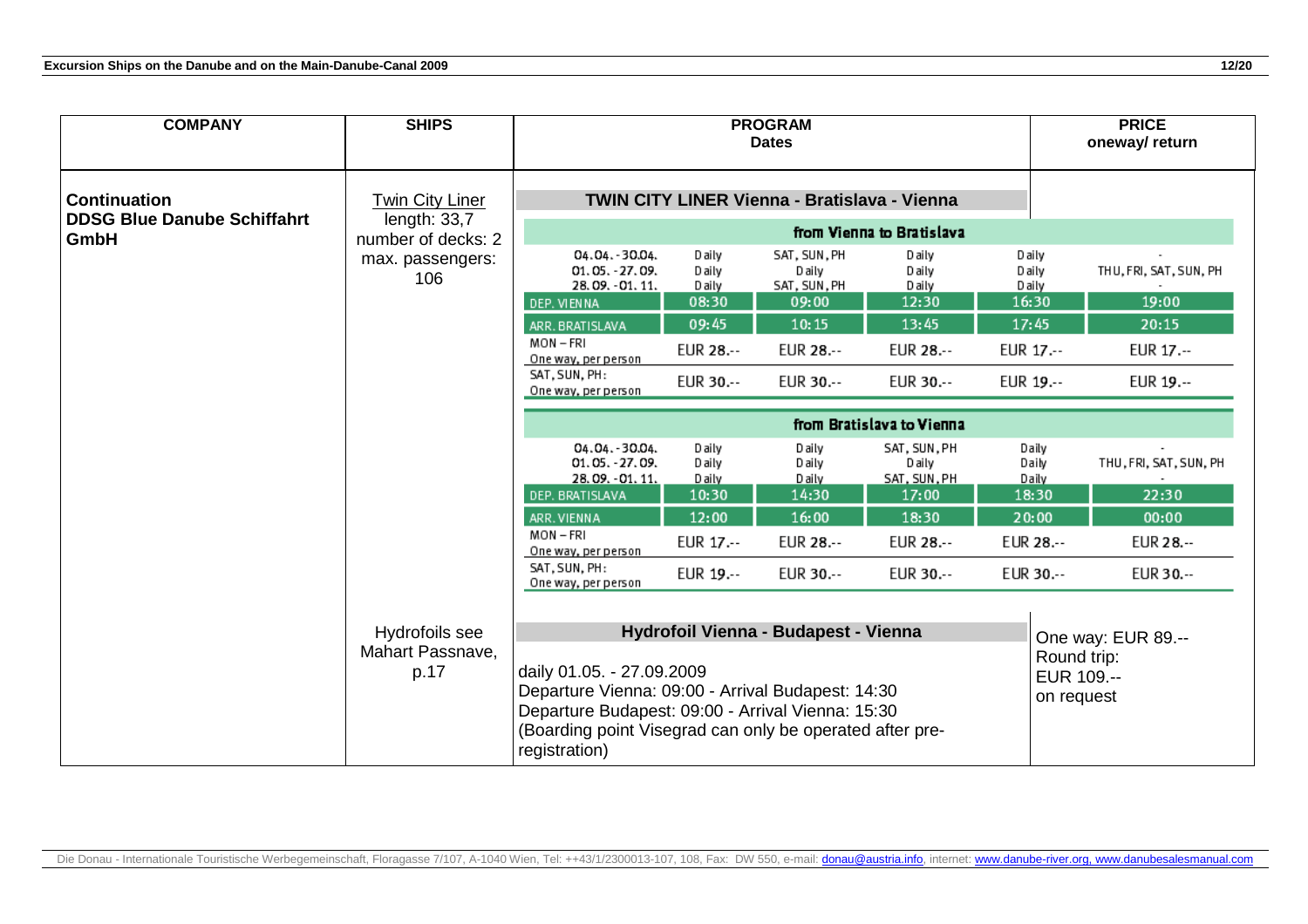| <b>COMPANY</b>                                                                                                                                                                                                              | <b>SHIPS</b>                                                                                              | <b>PROGRAM</b><br><b>Dates</b>                                                                                                                                                                                                                                                                                                                                                                                                                                                                                     | <b>PRICE</b><br>oneway/return                    |
|-----------------------------------------------------------------------------------------------------------------------------------------------------------------------------------------------------------------------------|-----------------------------------------------------------------------------------------------------------|--------------------------------------------------------------------------------------------------------------------------------------------------------------------------------------------------------------------------------------------------------------------------------------------------------------------------------------------------------------------------------------------------------------------------------------------------------------------------------------------------------------------|--------------------------------------------------|
| <b>Donauschiffahrt WURM &amp;</b><br><b>KÖCK</b><br>Untere Donaulände 1,<br><b>A-4020 Linz</b><br>Tel. 0043/732/78 36 07<br>Fax 0043/732/78 36 07 20<br>e-Mail: info@donauschiffahrt.de<br>Internet: www.donauschiffahrt.de |                                                                                                           | Unfortunately no English version available                                                                                                                                                                                                                                                                                                                                                                                                                                                                         |                                                  |
| <b>Donau Touristik</b><br>Lederergasse 4-12<br>Tel.: ++43 (0) 732 20 80 0<br>Fax.: ++43 (0) 732 20 80 8<br>e-mail:<br>office@donautouristik.com<br>Internet: www.donaureisen.com                                            | <b>MFS Kaiserin</b><br>Elisabeth<br>L: $69.9$ m B: $8.8$ m<br>max. 600 persons                            | Day-Trip Vienna - Bratislava - Vienna<br>Departure in Vienna at 8.45 h; 12.00 h guided sight-seeing-tour<br>against extra charge ( $\in$ 1,50), 16.00 h departure of the ship from<br>Bratislava, 21.15 h arrival in Vienna<br>Included: ship cruise, continental breakfast, 1 beverage, 4-course-<br>dinner on board<br>dates: Every Saturday, Sunday, Monday, from 2 <sup>nd</sup> May till 28 <sup>th</sup><br>September; addtitional 11 <sup>th</sup> April, 12 <sup>th</sup> April and 13 <sup>th</sup> April | EUR 45 (Saturday &<br>Sunday)<br>EUR 40 (Monday) |
| <b>Helene Schaurecker schiffART</b><br>Urfahrmarkt 1<br>A-4040 linz<br>Tel.: ++43 (0) 664 1313966<br>e-mail:<br>kapitaen@donauschifffahrt.at<br>Internet: www.liplusdo.at<br>www.donauschifffahrt.at                        | <b>MS HELENE</b><br>L: 19,5 m B: 3,6 m<br>max. 60 Gäste<br>$LI+DO$<br>L: 52 m B: 6,5 m<br>max. 300 guests | <b>Charter Cruises from Linz</b><br>Charter cruises for groups starting from Linz<br><b>Restaurant Ship LI+DO</b><br>Restaurant Ship in Linz (km 2134,6)                                                                                                                                                                                                                                                                                                                                                           | 2 hours exklusive-charter<br>EUR 320,-           |

Die Donau - Internationale Touristische Werbegemeinschaft, Floragasse 7/107, A-1040 Wien, Tel: ++43/1/2300013-107, 108, Fax: DW 550, e-mail: <u>donau@austria.info,</u> internet: <u>www.danube-river.org, www.danubesalesmanual.com</u>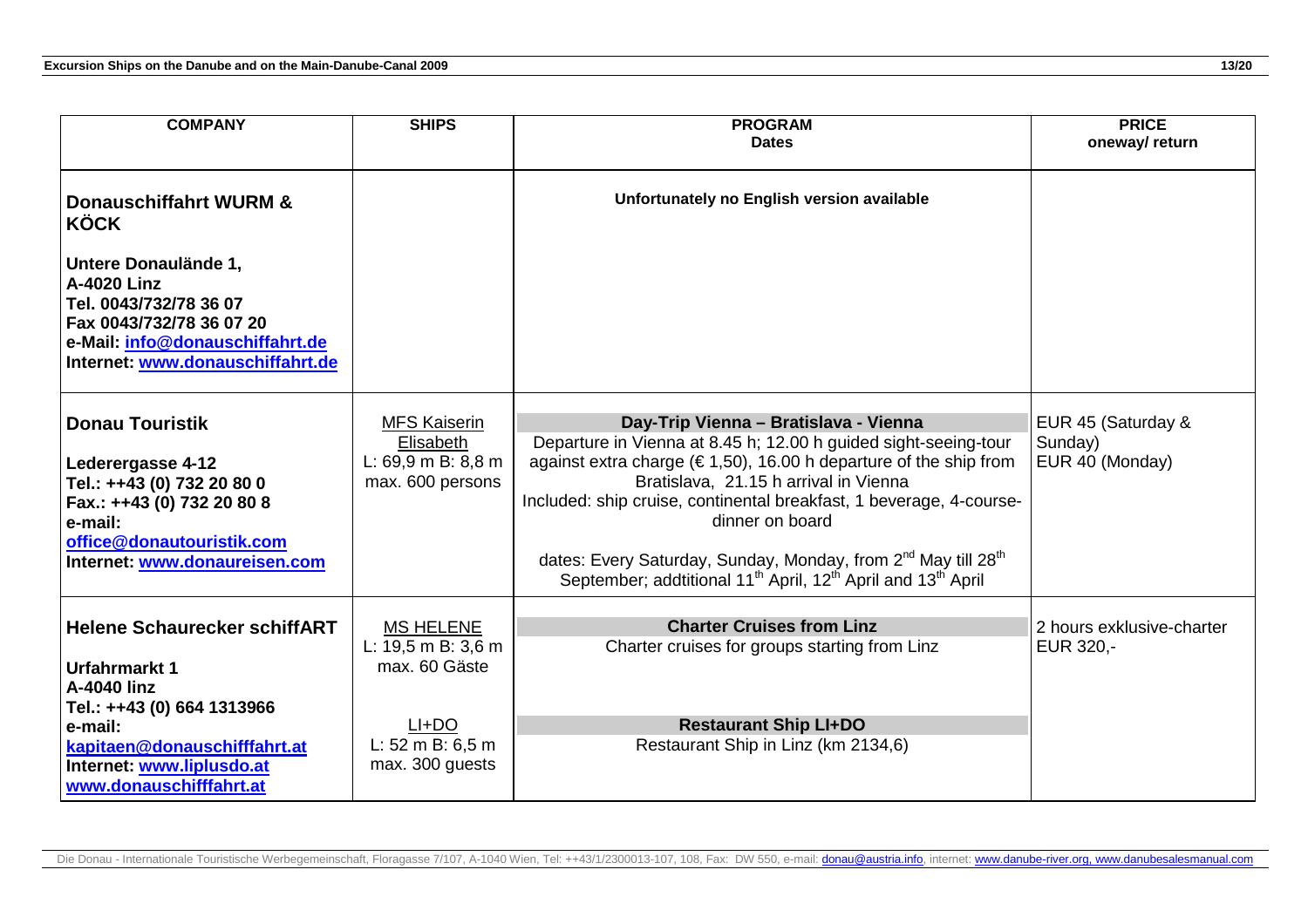| <b>COMPANY</b>                                                                                                                                                                                                                                                         | <b>SHIPS</b>                                                                                                 | <b>PROGRAM</b><br><b>Dates</b>                                                                                                                                                                                                                                                                                                                                   | <b>PRICE</b><br>oneway/return                                                                                        |
|------------------------------------------------------------------------------------------------------------------------------------------------------------------------------------------------------------------------------------------------------------------------|--------------------------------------------------------------------------------------------------------------|------------------------------------------------------------------------------------------------------------------------------------------------------------------------------------------------------------------------------------------------------------------------------------------------------------------------------------------------------------------|----------------------------------------------------------------------------------------------------------------------|
| <b>Nostalgie Tours, Video &amp;</b><br><b>Consulting GesmbH</b><br>Am Rosenhügel 14 a 3500<br><b>Krems/Donau</b><br><b>Austria</b><br>Tel.: +43 2732 755 88<br>Fax.: +43 2732 755 88 99<br>e-mail:<br>office@nostalgie-tours.at<br>Internet:<br>www.nostalgie-tours.at | <b>MS Mariandl</b><br>31,75 x 5.70 m<br>max. 150<br>small private boats<br>up to 10 passengers<br>on request | Round trips for individual groups<br>Sailing in the Wachau valley, starting from Krems<br>date and time at your disposal<br><b>Winetasting on board</b><br>5 or 6 wines being presented when passing the wineyards<br>commentary by sommelier<br>To celebrate a wedding on board<br>Meals and beverages as well as music available on demand<br>advisory service | Will be Individually<br>calculated as per time of<br>charter<br>in a range of appr. $\epsilon$ 700.-<br>to € 1.600.- |
| <b>RAD &amp; REISEN GmbH</b><br>Schickgasse 9<br><b>1220 Wien</b><br>Tel.: ++43/1/40538730<br>Fax.: ++43/1/4053873/17<br>office@radreisen.at<br>www.radreisen.at                                                                                                       | <b>MS KAISERIN</b><br><b>ELISABETH</b><br>L: 69m, W: 8,85m<br>max. 600<br>passengers<br>ঔঠ                   | Vienna - Passau<br>Vienna - Dürnstein - Mauthausen - Linz - Passau<br>Overnight stay in a hotel in Linz<br>Every Wed. from 06.05-23.09.2009<br>Departure: 8 a.m., Reichsbrücke, Vienna                                                                                                                                                                           | From 135 EUR                                                                                                         |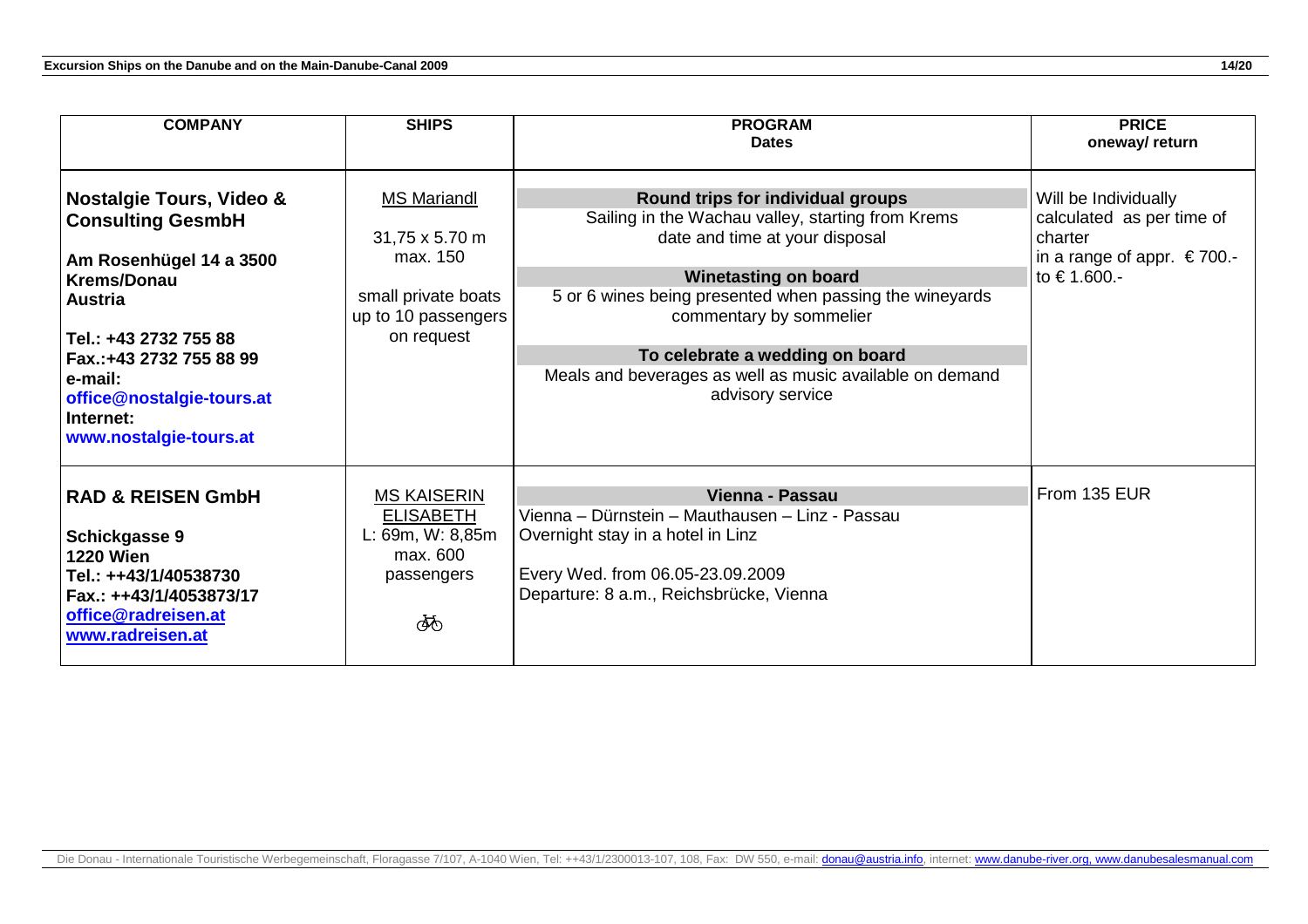### **SLOVAKIAS**

| <b>COMPANY</b>                                                                | <b>SHIPS</b>                                           | <b>PROGRAM</b><br><b>Dates</b>                                                                                                                                                                            | <b>PRICE</b><br>One way/ return                                    |
|-------------------------------------------------------------------------------|--------------------------------------------------------|-----------------------------------------------------------------------------------------------------------------------------------------------------------------------------------------------------------|--------------------------------------------------------------------|
| <b>Slovak Shipping and Ports -</b><br>Passenger Shipping, JSC /<br><b>LOD</b> | Hydrofoils:<br><b>MS Meteor</b><br>$(3 \text{ ships})$ | Cruise Vienna - Bratislava or Bratislava - Vienna<br>Line Vienna - Bratislava - Vienna<br>from 24. April till 27. September 2009 /WE - SU/                                                                | 21 EUR /33 EUR<br>Children $(6 - 15$ years)<br>50% discount        |
| Fajnorovo nábrežie 2<br>SK-81102 Bratislava<br>Tel.: +421-2-529 32 224        | L: $43,5$ m W: $9,5$ m<br>max. 112 guests              | Departure Vienna: 9:45 - Arrival Bratislava: 11:15<br>Departure Bratislava: 17:30 - Arrival Vienna: 19:15                                                                                                 |                                                                    |
| Fax.: +421-2-529 32 231<br>e-mail: travel@lod.sk<br>Internet: www.lod.sk      |                                                        | + Program ,, Bratislava Walking Tour,,<br>(3-course menu + $1\frac{1}{2}$ hours sightseeing tour)                                                                                                         | 19,80 EUR/adults<br>14,80 EUR/children<br>$(6-15 \text{ years})$   |
|                                                                               |                                                        | Cruise Bratislava - Vienna or Vienna - Bratislava<br>Line Bratislava - Vienna - Bratislava<br>from 01. May till 26. September 2009                                                                        | 16 EUR / 28 EUR<br>Children $(6 - 15$ years)<br>50% discount       |
|                                                                               |                                                        | 01.05.-23.05.2009 - Friday and Saturday,<br>27.05.-30.08.2009 - from Wednesday till Sunday,<br>Departure Bratislava: 09:00 - Arrival Vienna: 10:45<br>Departure Vienna: 17:30 - Arrival Bratislava: 19:00 |                                                                    |
|                                                                               |                                                        | 04.09.-26.09.2009 - Friday and Saturday<br>Departure Bratislava: 09:00 - Arrival Vienna: 10:45<br>Departure Vienna: 17:00 - Arrival Bratislava: 18:30                                                     |                                                                    |
|                                                                               |                                                        | Roundtrip Gabčíkovo<br>3 hours roundtrip to the lock chambers of Gabcikovo<br>$01.05. - 19.09.2008$ /FR, SA/<br>Departure Bratislava: 12:30<br>Arrival Bratislava: 15:30                                  | 17,- EUR / adults<br>11,-- EUR/ children<br>$(6-15 \text{ years})$ |

Die Donau - Internationale Touristische Werbegemeinschaft, Floragasse 7/107, A-1040 Wien, Tel: ++43/1/2300013-107, 108, Fax: DW 550, e-mail: <u>donau@austria.info,</u> internet: <u>www.danube-river.org, www.danubesalesmanual.com</u>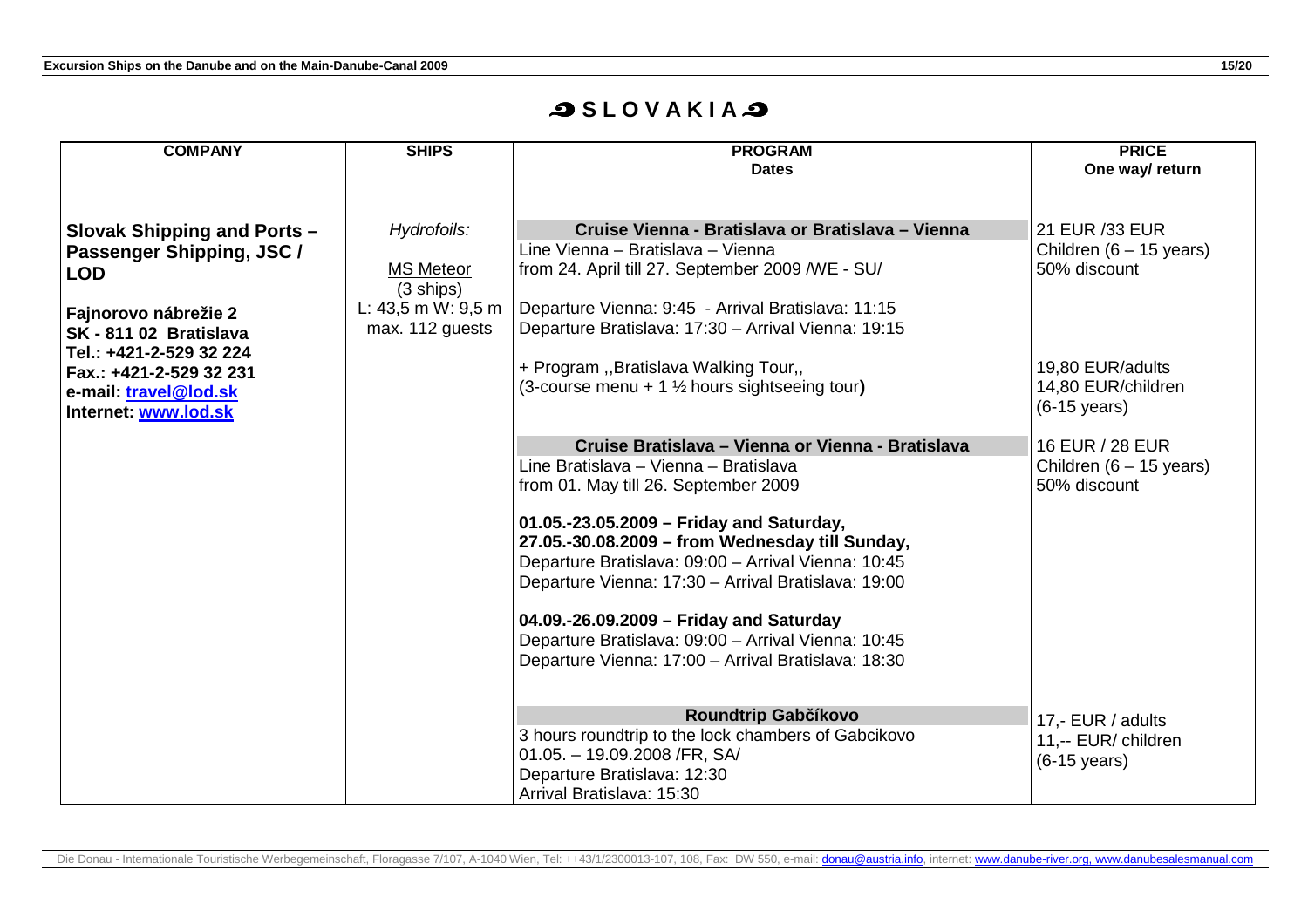| <b>COMPANY</b>                 | <b>SHIPS</b>                  | <b>PROGRAM</b>                                              | <b>PRICE</b>           |
|--------------------------------|-------------------------------|-------------------------------------------------------------|------------------------|
|                                |                               | <b>Dates</b>                                                | One way/ return        |
|                                |                               |                                                             |                        |
|                                |                               |                                                             |                        |
| <b>Continuation</b>            | Sightseeing boats:            | Cruise Bratislava - Devín - Bratislava                      | adults                 |
| Slovak Shipping and Ports -    |                               | 25.04.-10.05.2009 and 05.09.- 27.09.2009, Saturday, Sunday: | 3,50 EUR / 5,50 EUR    |
| <b>Passenger Shipping, JSC</b> | <b>MS Martin</b>              | Bratislava - Devin: 10:00, 15:00                            |                        |
|                                | L: $38,2 \text{ m W}$ : 6,5 m | Devin - Bratislava: 12:30, 17:30                            | children (2-15 years)  |
|                                | max. 160 guests               |                                                             | 3,-- EUR/ 3,50 EUR     |
|                                |                               | 12.05.-30.08.2009 daily except Mondays                      |                        |
|                                | MS Prešov                     | Bratislava - Devin: 10:00, 14:30                            |                        |
|                                | L: $38,2 \text{ m W}$ : 6,5 m | Devin- Bratislava: 13:30, 18:00                             |                        |
|                                | max. 220 guests               |                                                             |                        |
|                                |                               |                                                             |                        |
|                                |                               | <b>Roundtrip Bratislava</b>                                 | 4,-- EUR/ adults       |
|                                |                               | 25.04.-10.05.2009: Saturday, Sunday: 13:30                  | 2,50 EUR /children     |
|                                |                               | 13.05.-30.08.2009: from Wednesday till Sunday:              | $(2-15 \text{ years})$ |
|                                |                               | 11:00, 13:30, 15:30                                         |                        |
|                                |                               | 05.09.-27.09.2009: Saturday, Sunday: 13:30                  |                        |
|                                |                               |                                                             |                        |
|                                |                               | Cruise duration 45 min                                      |                        |
|                                |                               |                                                             |                        |
|                                |                               | Hainburg - Bratislava - Hainburg                            |                        |
|                                |                               | For Groups possible on advanced booking only!               |                        |
|                                |                               |                                                             |                        |
|                                |                               |                                                             |                        |
|                                | MS Žilina                     | <b>Cruises by Restaurant boat MS Zilina</b>                 |                        |
|                                | L: $38,2 \text{ m W}$ : 6,5 m | on charter service whole the year                           |                        |
|                                | max. 120 guests               |                                                             |                        |
|                                |                               |                                                             |                        |
|                                |                               |                                                             |                        |
|                                |                               |                                                             |                        |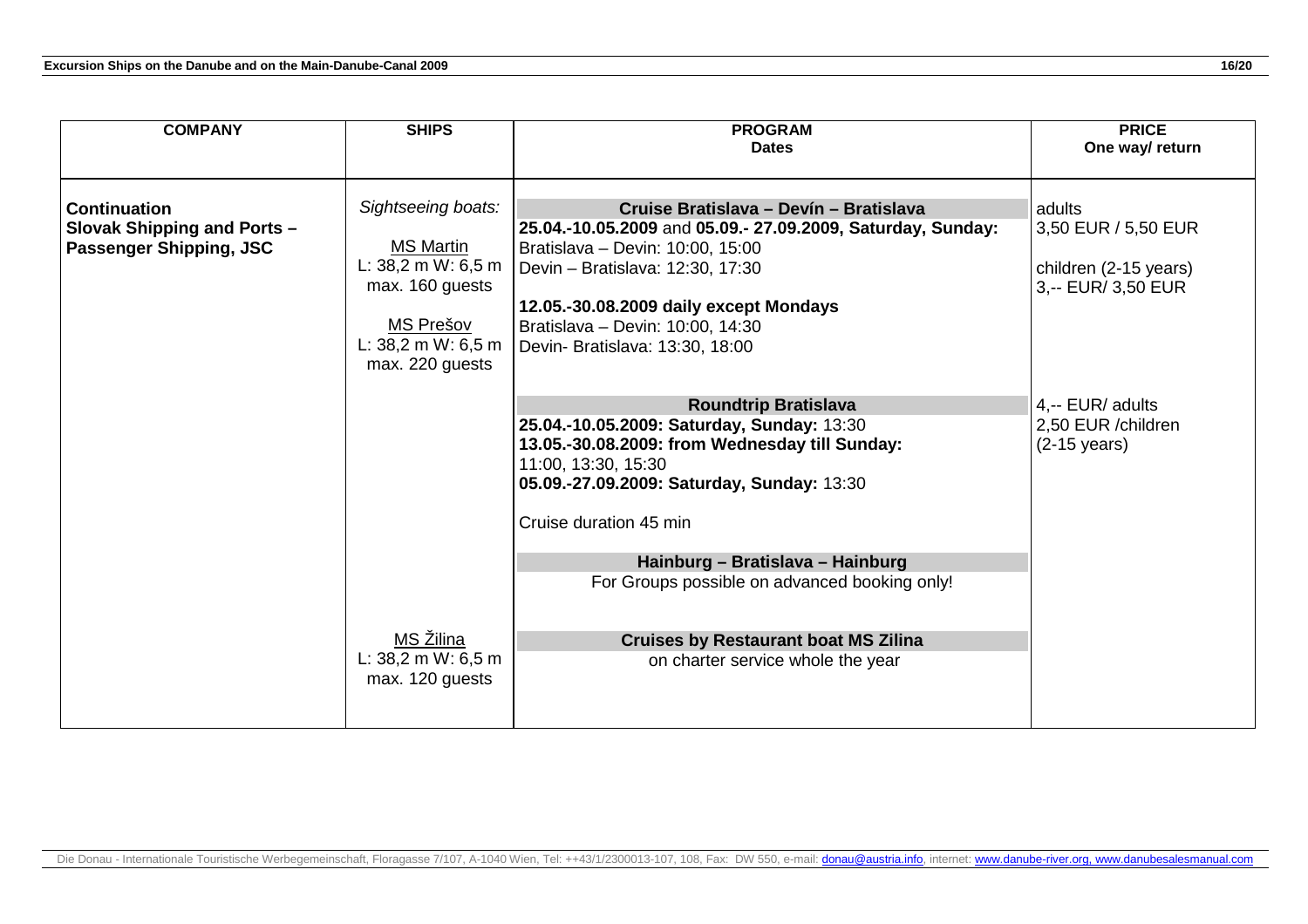### **OHUNGARY**

| <b>COMPANY</b>                                                                                                                                 | <b>SHIPS</b>                                                                                                                                                                                                              |                                                                                               | <b>PRICE</b><br>oneway/return                                 |                                 |                                                                                                                                                      |
|------------------------------------------------------------------------------------------------------------------------------------------------|---------------------------------------------------------------------------------------------------------------------------------------------------------------------------------------------------------------------------|-----------------------------------------------------------------------------------------------|---------------------------------------------------------------|---------------------------------|------------------------------------------------------------------------------------------------------------------------------------------------------|
| <b>Mahart PassNave</b><br><b>Personenschifffahrt GmbH</b><br><b>Belgrad rakpart</b>                                                            | Hydrofoils:<br>Sólyom II & III<br>L: 34,5m W: 9,5m                                                                                                                                                                        | Hydrofoil Budapest - Bratislava - Vienna<br>daily from 26th of April to 05th of October, 2008 | Budapest-<br>Bratislava<br>79 EUR / 99 EUR<br>Budapest - Wien |                                 |                                                                                                                                                      |
| H-1056 Budapest<br>Tel.:0036-1-484-4000<br>Fax:0036-1-266-4201<br>E-Mail:<br>hydrofoil@mahartpassnave.hu<br>Internet:<br>www.mahartpassnave.hu | max. 108 guests<br>Vöcsök II, III & IV<br>L: $27,6 W: 6,2m$<br>max. 71 guests<br>Bíbic I, II & III<br>L: 21, 3m W: 5m<br>max. 54 guests<br><b>Bíbic III Business</b><br><b>Class</b><br>L: 21, 3m W: 5m<br>max. 26 guests | 9.00<br>10.00<br>13.30<br>15.30                                                               | <b>Budapest</b><br>Visegrád<br><b>Bratislava</b><br>Vienna    | 14.30<br>13.30<br>10.30<br>9.00 | 89 EUR / 109 EUR<br>Visegrád –<br><b>Bratislava</b><br>59 EUR / 79 EUR<br>Visegrád – Wien<br>69 EUR / 89 EUR<br>Bratislava - Wien<br>29 EUR / 39 EUR |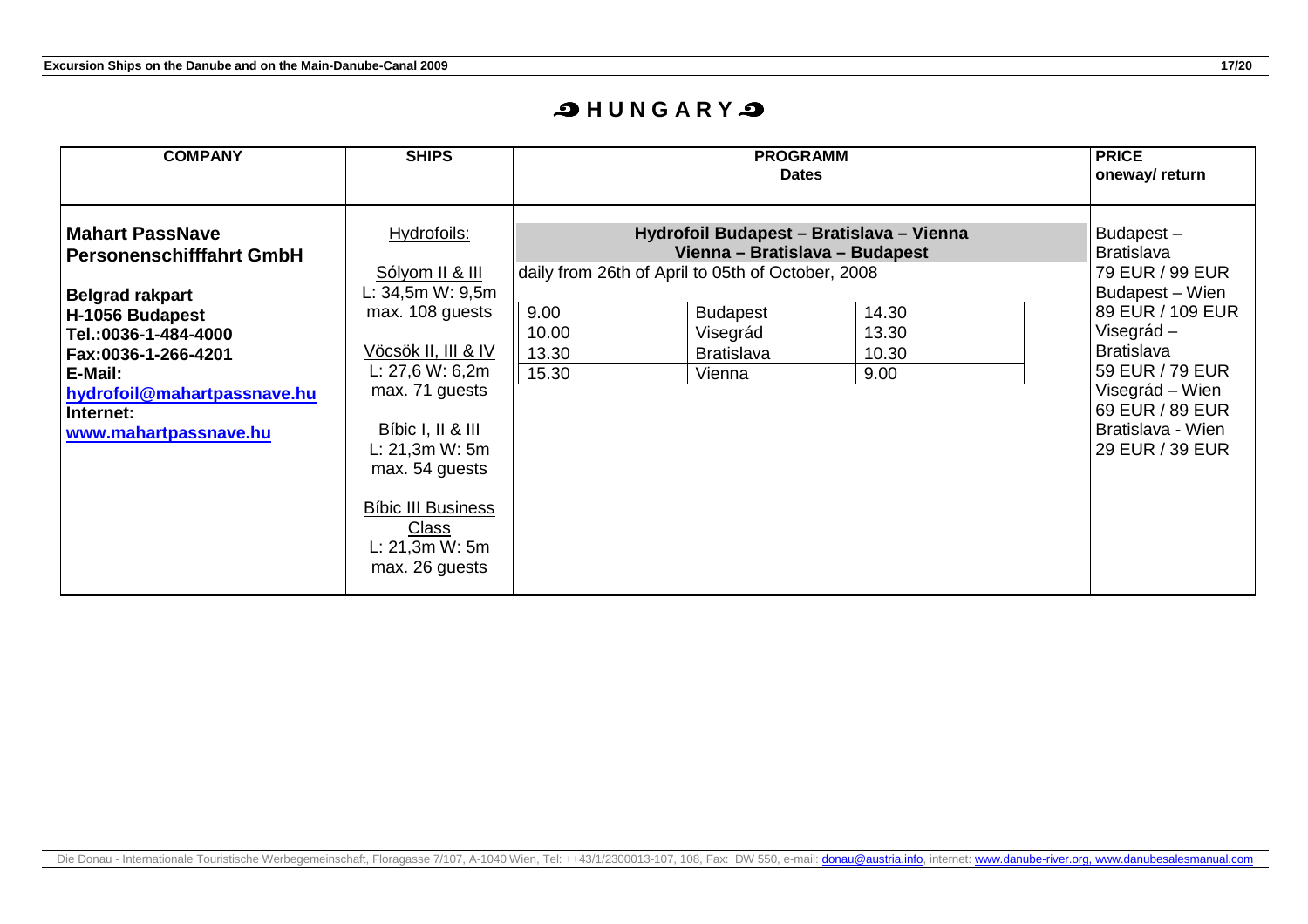| <b>COMPANY</b>                                                                                                                                                                                                                                    | <b>SHIPS</b>                                                                  | <b>PROGRAMM</b><br><b>Dates</b>                                                                                                                                            |  |  |  |                                                                                                                                                                                  |  |                                                                                                     | <b>PRICE</b><br>oneway/return                                                 |                                                    |                                                                                                 |  |  |  |                                                                                                                                                                                                                                                                                                                                       |
|---------------------------------------------------------------------------------------------------------------------------------------------------------------------------------------------------------------------------------------------------|-------------------------------------------------------------------------------|----------------------------------------------------------------------------------------------------------------------------------------------------------------------------|--|--|--|----------------------------------------------------------------------------------------------------------------------------------------------------------------------------------|--|-----------------------------------------------------------------------------------------------------|-------------------------------------------------------------------------------|----------------------------------------------------|-------------------------------------------------------------------------------------------------|--|--|--|---------------------------------------------------------------------------------------------------------------------------------------------------------------------------------------------------------------------------------------------------------------------------------------------------------------------------------------|
| Legenda<br>5th district, Vigadó Square Boat<br><b>Station Pier 7</b><br><b>Budapest</b><br>Tel.: 0036-1-3172203<br>Mobile: 0036-303352338<br>Fax: 0036-1-4840061<br>E-Mail: info@legenda.hu<br>reservation@legenda.hu<br>Internet: www.legenda.hu | <u>Legenda</u><br>Panorama ship<br>max. 150/180<br>(winter/<br>summer) guests | 2009<br>Jan-Feb<br>March<br>April<br>May-Aug<br>September<br>October<br>Nov-Dec<br>*without Margaretisland<br>Every Saturday at 19:45.<br>Boarding: 19.30. Duration: 2h30m |  |  |  | Duna Bella (1 hour/2 hours)<br>14:30*<br>13:30 14:30<br>$11:00$   12:15   13:30   14:30<br>$11:00$ $12:15$ $13:30$ $14:30$<br>$11:00$ 12:15 13:30 14:30<br>13:30 14:30<br>14:30* |  | 15:30 16:30*<br>15:30 16:30<br>15:30   16:30<br>15:30 16:30<br>15:30 16:30*<br><b>Dinner Cruise</b> | 18:30<br>18:30<br>$17:30*$ 19:30<br>17:30<br>$17:30*$ 19:30<br>18:30<br>18:30 | 19:30<br>$18:30*$ 20:15 21:00 21:30 22:15<br>19:30 | Danube Legend (1 hour)<br>20:15 21:00<br>20:15 21:00 21:30<br>20:15 21:00 21:30<br> 20:15 21:00 |  |  |  | Duna Bella:<br>Adult: 2.900<br>HUF*/3.900 HUF<br>Students/Budapest<br>Card: 2.900 HUF<br>Children (10-14):<br>1.950 HUF<br>Danube Legend:<br>Adult: 4.900 HUF<br>Students/Budapest<br>Card: 3.700 HUF<br>Children (10-14):<br>2.450 HUF<br>Superior: 14.900 HUF<br>Exclusive*: 17.900<br><b>HUF</b><br>* wider selection of<br>drinks |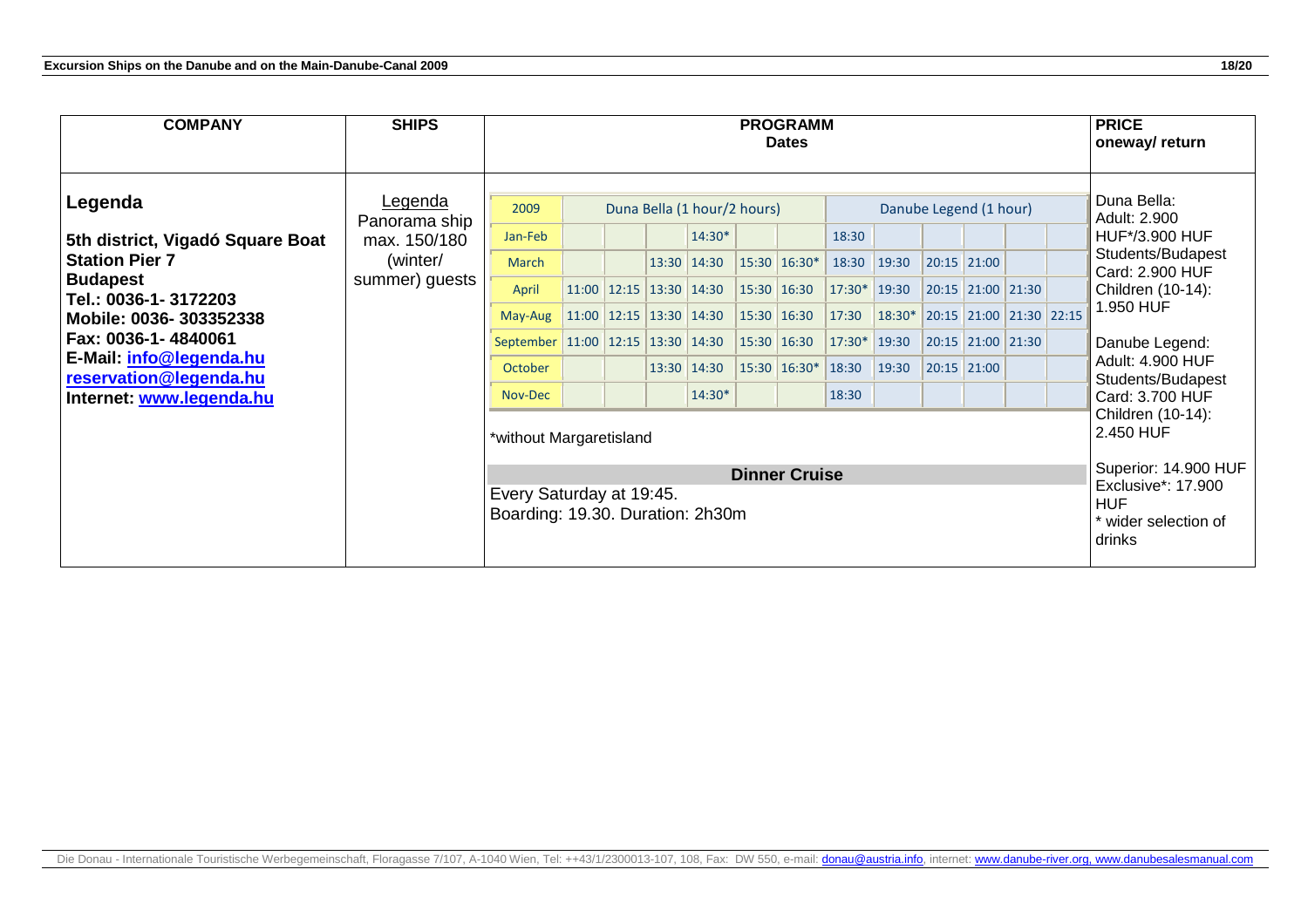### **SSERBIAS**

| <b>COMPANY</b>                                                                                                                                                                                         | <b>SHIPS</b>                                                                                                                                     | <b>PROGRAMM</b><br><b>Dates</b>                                                                                                               | <b>PRICE</b><br>oneway/ return                                                |
|--------------------------------------------------------------------------------------------------------------------------------------------------------------------------------------------------------|--------------------------------------------------------------------------------------------------------------------------------------------------|-----------------------------------------------------------------------------------------------------------------------------------------------|-------------------------------------------------------------------------------|
| Jahting klub Kej<br><b>Usce BB 11 070</b><br>Novi Beograd<br>Tel.:+381 11 316 54 32<br>Mob. Tell: +38164 825 1103<br>Fax.:+381 11 316 5432<br>E-mail: kontakt@klubkej.com<br>Internet: www.klubkej.com | Kej 1<br>L: 22m; W:11m<br>max. 250 guests<br>MB<br>L: 15, 5m;<br>W: 5, 5m<br>max. 100 guests<br>Duck<br>L: 15, 5m;<br>W: 5, 5m<br>max. 70 guests | <b>Belgrade sightseeing tour</b><br>Every night from 8 pm to 10 pm                                                                            | Kej 1<br>500 EUR per hour<br>5 EUR per person<br>Duck, MB<br>150 EUR per hour |
| <b>Bioflora</b><br>Karadjordjeva 2-4<br><b>Beograd</b><br>Tel: +381 11 34 32 046<br>Mob. Tell: +381 64 355 88 44<br>E-mail: peterman@eunet.rs<br>Internet: www.danuvije.com                            | Danuvije<br>L: 22m; W: 4, 5m<br>max. 50 guests                                                                                                   | <b>Belgrade sightseeing tour</b><br>From Thursday to Sunday<br>from 6pm to 7.30 pm<br>Vinca, Viminacijum weekend programs<br>from 9am to 9 pm | 5 EUR per person<br>From 22 to 59 EUR                                         |